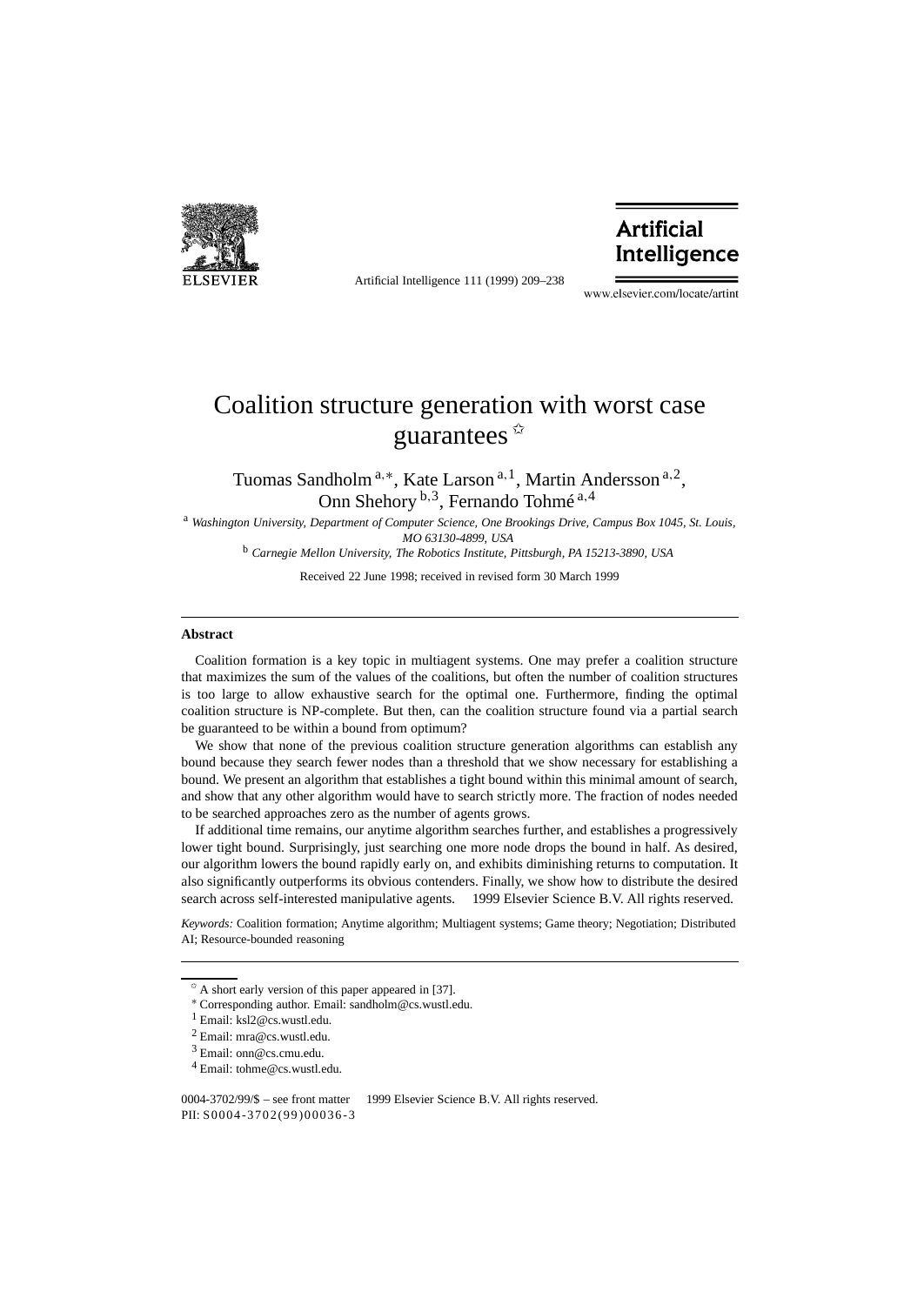### **1. Introduction**

Multiagent systems are becoming increasingly important. One reason for this is the technology push of a growing standardized communication infrastructure—Internet, WWW, NII, EDI, KQML, FIPA, Concordia, Voyager, Odyssey, Telescript, Java, etc. over which separately designed agents belonging to different organizations can interact in an open environment in real-time and safely carry out transactions [34]. The second reason is strong application pull for computer support for negotiation at the operative decision making level. For example, we are witnessing the advent of small transaction commerce on the Internet for purchasing goods, information, and communication bandwidth. There is also an industrial trend toward virtual enterprises: dynamic alliances of small, agile enterprises which together can take advantage of economies of scale when available (e.g., respond to more diverse orders than individual agents can), but do not suffer from diseconomies of scale.

Multiagent technology facilitates the automated formation of such dynamic coalitions. This automation can save labor time of human negotiators, but in addition, other savings are possible because computational agents can be more effective at finding beneficial shortterm coalitions than humans are in strategically and combinatorially complex settings.

This paper discusses coalition structure generation in settings where there are too many coalition structures to enumerate and evaluate due to, for example, costly or bounded computation and/or limited time. Instead, agents have to select a subset of coalition structures on which to focus their search. We study which subset the agents should focus on so that they are guaranteed to reach a coalition structure that has quality within a bound from the quality of the optimal coalition structure.

Although our algorithm reduces the search space drastically and therefore increases the number of agents for which a desirable coalition structure can be guaranteed, our algorithm is still exponential in the number of agents (linear in the number of coalitions), thus it may be inapplicable for very large numbers of agents. As we prove, only by searching this exponential space can one guarantee a bound from optimum.

# *1.1. The three activities of coalition formation*

In many domains, real world parties—e.g., companies or individual people—can save costs by coordinating their activities with other parties. For example, when the planning activities are automated, it can be useful to automate the coordination activities as well. This can be done via a negotiating software agent representing each party. A key issue in such automated negotiation is the formation of coalitions. Coalition formation includes three activities:

- (1) *Coalition structure generation*: formation of coalitions by the agents such that agents within each coalition coordinate their activities, but agents do not coordinate between coalitions. Precisely, this means partitioning the set of agents into exhaustive and disjoint coalitions. This partition is called a *coalition structure* (*CS*).
- (2) *Solving the optimization problem* of each coalition. This means pooling the tasks and resources of the agents in the coalition, and solving their joint problem. The coalition's objective is to maximize monetary value: money received from outside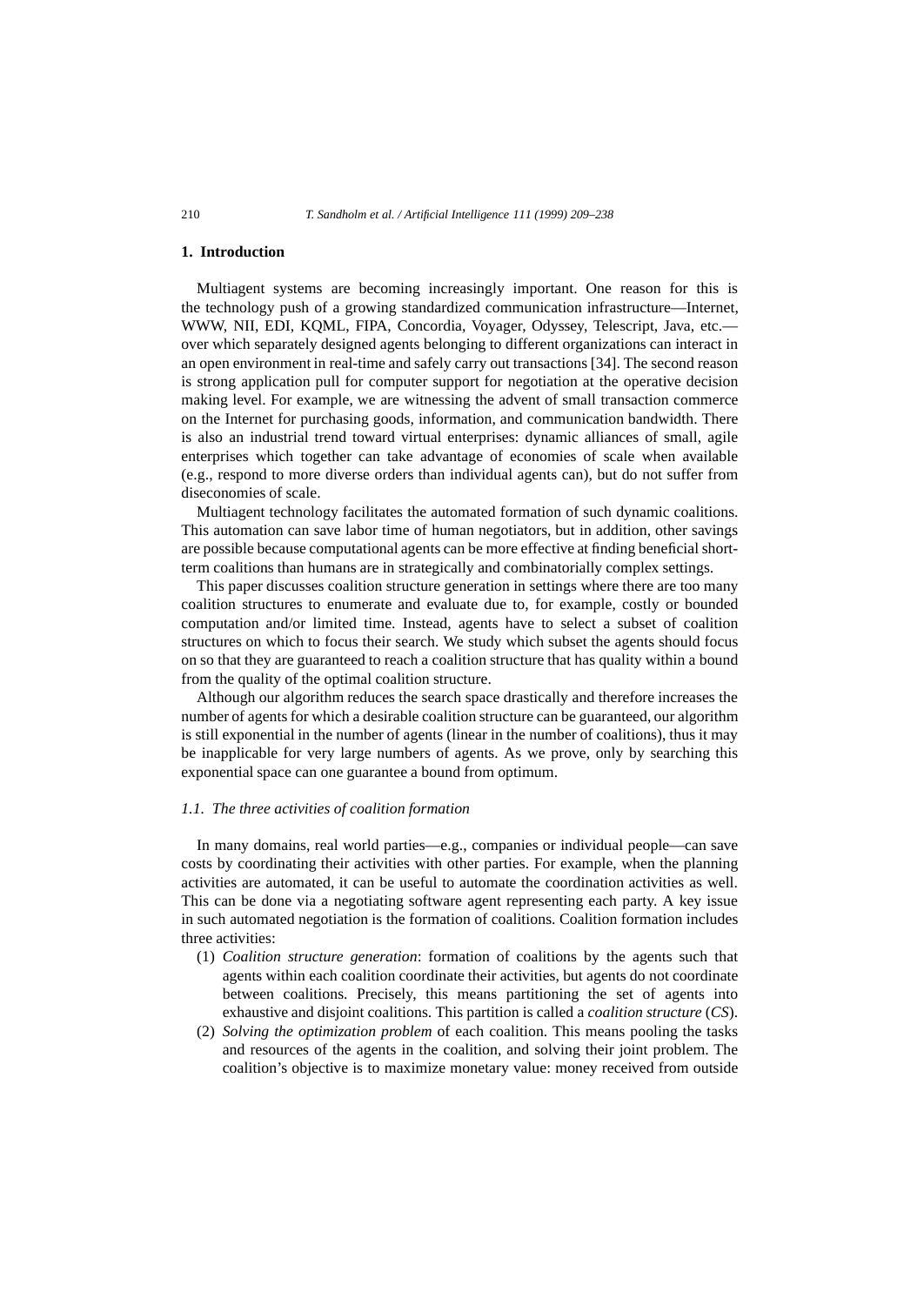the system for accomplishing tasks minus the cost of using resources. (In some problems, not all tasks have to be handled. This can be incorporated by associating costs with omitted tasks.)

(3) *Dividing the value* of the generated solution among agents.

These activities interact. For example, the coalition that an agent wants to join depends on the portion of the value that the agent would be allocated in each potential coalition. While in the long run it would be desirable to construct an integrated theory that encompasses all three activities, in this paper we focus on the coalition structure generation activity. Some ways of tying this work together with methods for addressing the other two activities are discussed in Section 9.

#### *1.2. Outline of the paper*

This paper focuses on settings were the coalition structure generation activity is resource-bounded: it is too complex to find the optimal (social welfare maximizing) coalition structure. The paper is organized as follows. Section 2 describes the model of coalition structure generation, analyzes the complexity of finding the optimal coalition structure, and explains why the problem has not received much prior attention. Section 3 formalizes the driving question of the paper: what coalition structures should the search focus on so as to guarantee that the solution is within a bound from optimum? Section 4 shows that none of the previous coalition structure generation algorithms can establish any bound because they search fewer nodes than a threshold that we show necessary for establishing a bound. We present an algorithm that establishes a tight bound within this minimal amount of search, and show that any other algorithm would have to search strictly more. Section 5 describes how the bound can be decreased further using an anytime algorithm if additional time remains. As desired, our algorithm lowers the bound rapidly early on, and exhibits diminishing returns to computation. Section 6 shows how it outperforms its obvious contenders. Section 7 discusses variants of the problem, their complexity, and algorithms for solving them. Section 8 introduces a nonmanipulable scheme for distributing the search across multiple agents. Finally, Section 9 discusses related research, and Section 10 concludes and presents future research directions.

# **2. Coalition structure generation in characteristic function games**

Let *A* be the set of agents, and  $a = |A|$ . As is common practice [20,22,29,41,44,46,49,] 51], we study coalition formation in *characteristic function games* (CFGs). In such games, the value of each coalition *S* is given by a characteristic function  $v<sub>S</sub>$ . (These coalition values  $v_S$  may represent the quality of the optimal solution for each coalition's optimization problem, or they may represent the best bounded-rational value that a coalition can get given limited or costly computational resources for solving the problem [41].)

Not all settings are CFGs. In CFGs, each coalition *S* has some value  $v_s$ , i.e., each coalition's value is independent of nonmembers' actions. However, in general the value of a coalition may depend on nonmembers' actions due to positive and negative externalities (interactions of the agents' solutions). Negative externalities between a coalition and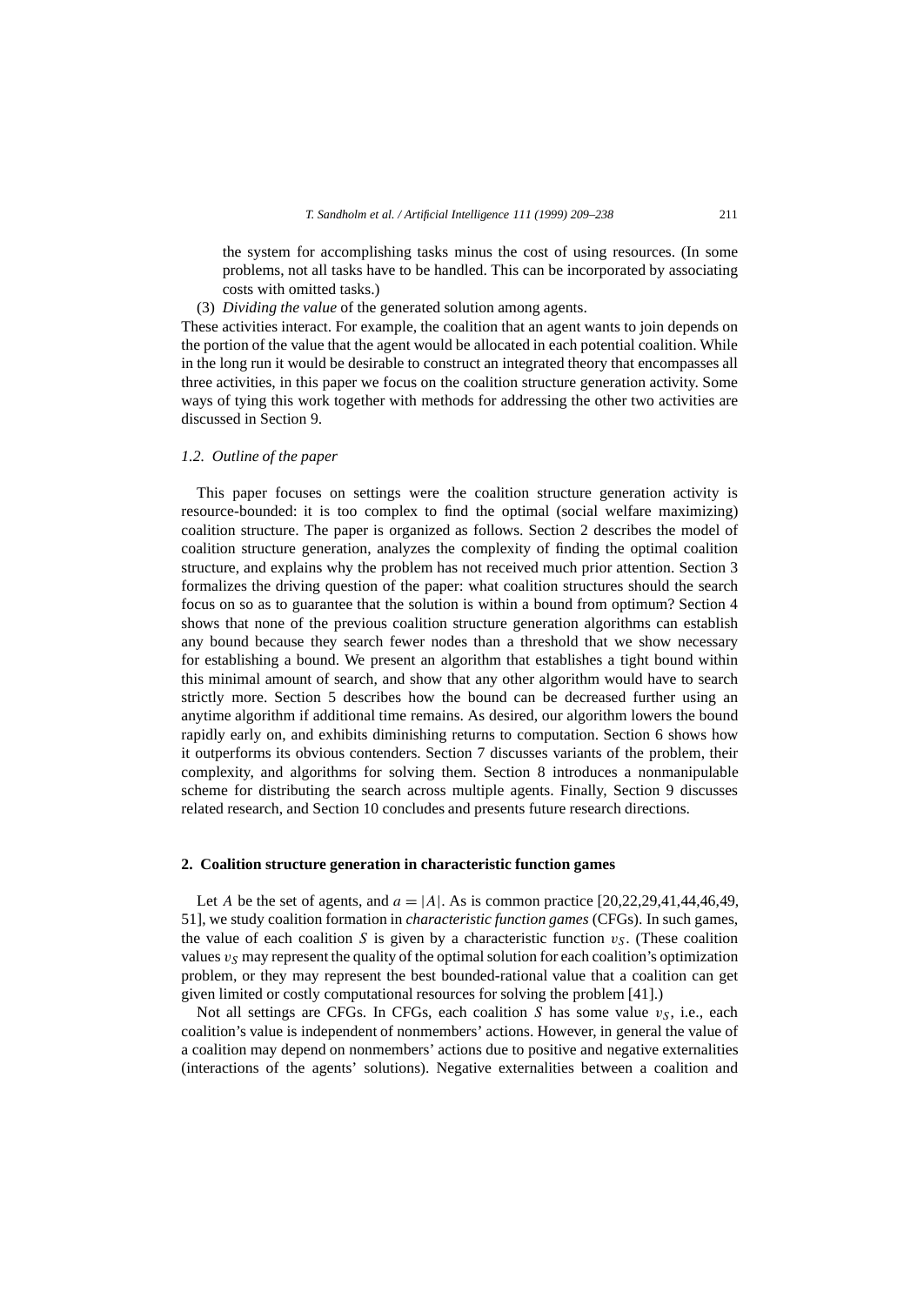| Important symbols used in the paper |                                                                                          |
|-------------------------------------|------------------------------------------------------------------------------------------|
| A                                   | The set of agents.                                                                       |
| $\mathfrak a$                       | The number of agents, i.e., $ A $ .                                                      |
| S                                   | A coalition.                                                                             |
| $v_S$                               | Value of coalition S.                                                                    |
| CS                                  | A coalition structure, <i>i.e.</i> , a partition of agents, A, into disjoint coalitions. |
| V(CS)                               | Value of coalition structure $CS$ , see Eq. (2).                                         |
| $CS^*$                              | Social welfare maximizing coalition structure.                                           |
| M                                   | The set of all possible coalition structures.                                            |
| Ν                                   | Coalition structures seen so far in coalition structure generation search.               |
| n                                   | Number of coalition structures seen so far, i.e., $ N $ .                                |
| $n_{\min}$                          | Minimum $n$ that guarantees a ratio bound from optimum.                                  |
| $CS_N^*$                            | Coalition structure with highest welfare among the ones seen.                            |
| k                                   | Worst case ratio bound on value of the coalition structure, see Eq. (7).                 |

nonmembers are often caused by shared resources. Once nonmembers are using a portion of the resource, not enough of that resource is available to agents in the coalition to carry out the planned solution at the minimum cost. Negative externalities can also be caused by conflicting goals. In satisfying their own goals, nonmembers may actually move the world further from the coalition's goal state(s) [30]. Positive externalities are often caused by partially overlapping goals. In satisfying their goals, nonmembers may actually move the world closer to the coalition's goal state(s). From there the coalition can reach its goals at less expense than it could have without the actions of nonmembers. General settings with possible externalities can be modeled as *normal form games* (NFGs). CFGs are a strict subset of NFGs. However, many (but clearly not all) real-world multiagent problems happen to be CFGs, see, e.g. [41]. This is because in many real-world settings, a coalition's possible actions and payoff are unaffected by the actions of nonmembers.

We assume that each coalition's value is nonnegative:

$$
v_S \geqslant 0. \tag{1}
$$

However, if some coalitions' values are negative, but each coalition's value is bounded from below (i.e., not infinitely negative), one can normalize the coalition values by subtracting (at least) min<sub>*S*⊂*A v<sub>S</sub>* from all coalition values *v<sub>S</sub>*. This rescales the coalition</sub> values so that Eq. (1) holds for all coalitions. This rescaled game is strategically equivalent to the original game [20]. Actually, all of the claims of the paper are valid as long as Eq. (1) holds for the coalitions that the algorithm *sees*. Coalitions not seen during the search are free to be arbitrarily bad.

A coalition structure *CS* is a partition of agents, *A*, into disjoint, exhaustive coalitions. In other words, in a coalition structure each agent belongs to exactly one coalition, and some agents may be alone in their coalitions. We will call the set of all coalition structures  $M$ . For example, in a game with three agents, there are seven possible

Table 1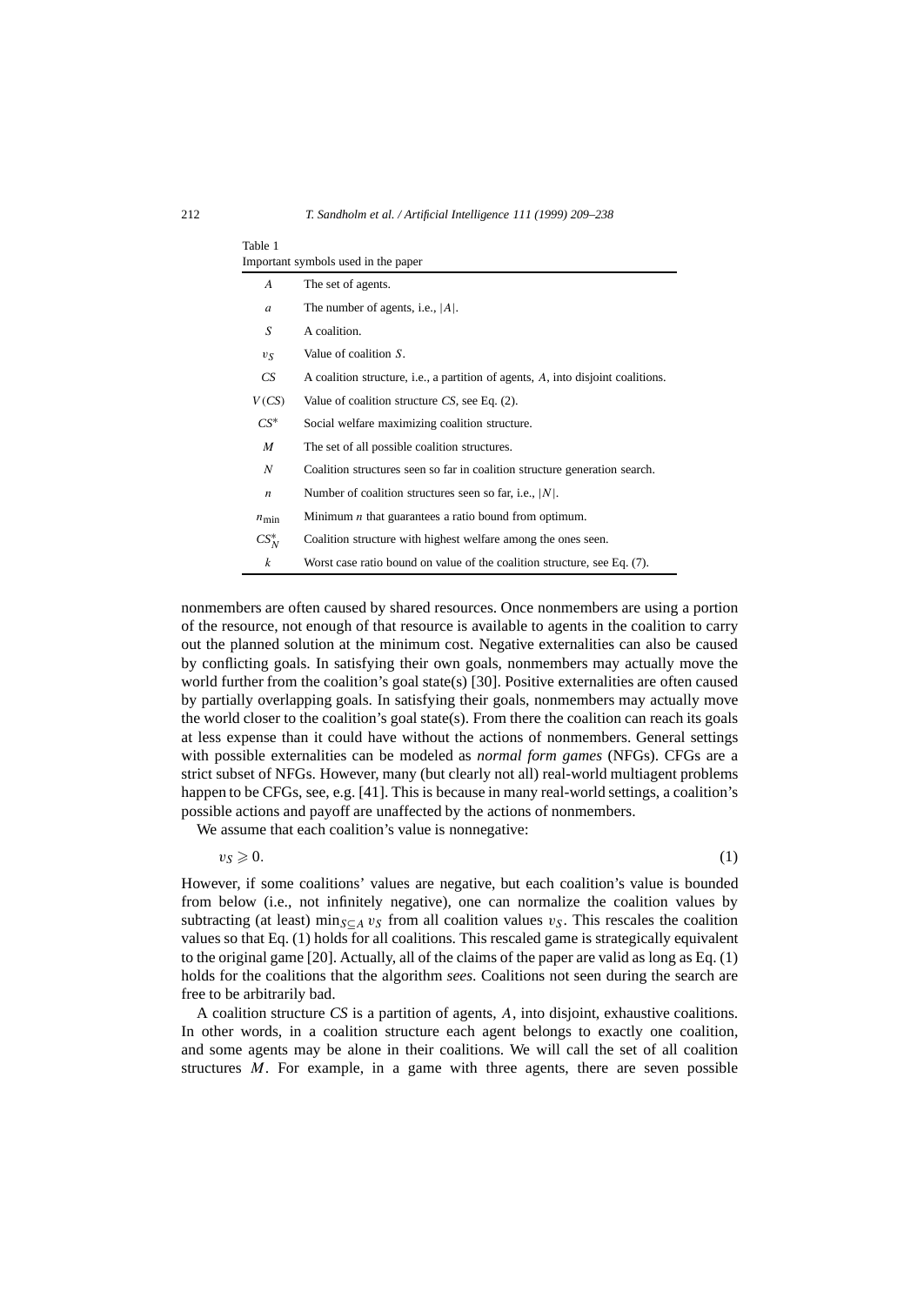coalitions:  $\{1\}$ *,*  $\{2\}$ *,*  $\{3\}$ *,*  $\{1,2\}$ *,*  $\{1,3\}$ *,*  $\{1,2,3\}$  and five possible coalition structures: {{1}*,* {2}*,* {3}}*,* {{1}*,* {2,3}}*,* {{2}*,* {1,3}}*,* {{3}*,* {1,2}}*,* {{1,2,3}}. The value of a coalition structure is

$$
V(CS) = \sum_{S \in CS} v_S.
$$
 (2)

Usually the goal is to maximize the social welfare of the agents by finding a coalition structure

$$
CS^* = \underset{CS \in M}{\arg \max} V(CS). \tag{3}
$$

#### *2.1. Complexity of finding the optimal coalition structure*

The problem is that finding a welfare maximizing coalition structure is computationally complex. The following subsections detail the complexities involved.

# *2.1.1. Size of the input*

The input is exponential in the number of agents. The input to a coalition structure formation algorithm contains the values,  $v<sub>S</sub>$ , of the coalitions. One value is associated with each coalition, and there are  $2^a - 1$  coalitions. This is simply the number of subsets of *A* (not counting the empty set).

Conceptually one could exclude the values of some coalitions from the input, or decide that the coalition structure generation algorithm ignores part of the input. However, excluding even a single coalition from consideration may cause the value of the best remaining coalition structure, say *V (CS)*, to be arbitrarily far from optimum, i.e., from  $V(CS<sup>*</sup>)$ . This is because the value of the excluded coalition may have been arbitrarily much greater than the values of the other coalitions.

#### *2.1.2. Number of coalition structures*

Another problem is that the number of coalition structures grows rapidly (considerably faster than the number of coalitions grows) as the number of agents increases. The exact number of coalition structures is

$$
\sum_{i=1}^{a} Z(a,i),\tag{4}
$$

where  $Z(a, i)$  is the number of coalition structures with *i* coalitions. The quantity  $Z(a, i)$  also known as the Stirling number of the second kind—is captured by the following recurrence:

$$
Z(a, i) = i Z(a - 1, i) + Z(a - 1, i - 1),
$$
\n(5)

where  $Z(a, a) = Z(a, 1) = 1$ . This recurrence can be understood by considering the addition of a new agent to a game with  $a - 1$  agents. The first term,  $iZ(a - 1, i)$ , counts the number of coalition structures formed by adding the new agent to one of the existing coalitions. There are *i* choices because the existing coalition structures have *i* coalitions. The second term,  $Z(a-1, i-1)$ , considers adding the new agent into a coalition of its own, and therefore existing coalition structures with only *i* − 1 coalitions are counted.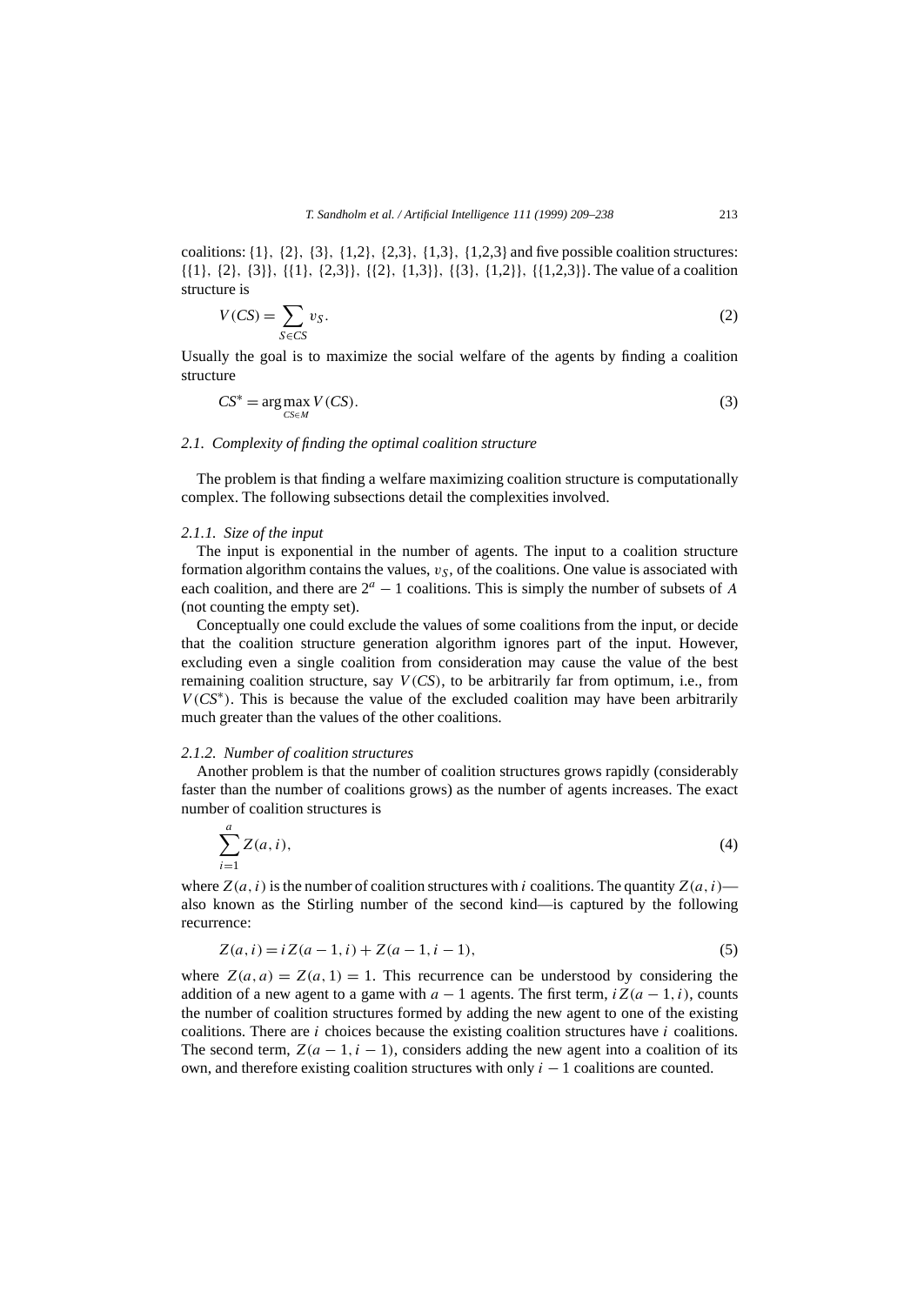The following proposition characterizes the asymptotic complexity in closed form (the proof is given in Appendix A):

# **Proposition 1.** *The number of coalition structures is*  $O(a^a)$  *and*  $\omega(a^{a/2})$ *.*

The number of coalition structures is so large that not all coalition structures can be enumerated—unless the number of agents is extremely small (below 15 or so in practice). Therefore, exhaustive enumeration is not a viable method for searching for the optimal coalition structure.

# *2.2. Lack of prior attention*

Coalition structure generation has not received much attention previously. Research has mostly focused [20,25,29,48,51] on *superadditive* games, i.e., games where  $v_{S\parallel T} \geq$  $v_S + v_T$  for all disjoint coalitions *S*, *T* ⊆ *A*. In such games, coalition structure generation is trivial because the agents are best off by forming the grand coalition where all agents operate together. In other words, in such games, {*A*} is a social welfare maximizing coalition structure.

Superadditivity means that any pair of coalitions is best off by merging into one. Classically it is argued that almost all games are superadditive because, at worst, the agents in a composite coalition can use solutions that they had when they were in separate coalitions.

However, many games are not superadditive because there is some cost to the coalition formation process itself. For example, there might be coordination overhead like communication costs, or possible anti-trust penalties. Similarly, solving the optimization problem of a composite coalition may be more complex than solving the optimization problems of component coalitions. Therefore, under costly computation, component coalitions may be better off by not forming the composite coalition [41]. Also, if time is limited, the agents may not have time to carry out the communications and computations required to coordinate effectively within a composite coalition, so component coalitions may be more advantageous.

Some non-superadditive games are *subadditive*, i.e.,  $v_{S\cup T} < v_S + v_T$  for all disjoint coalitions *S*,  $T \subseteq A$ . In subadditive games, the agents are best off by operating alone, i.e.,  $\{\{a_1\}, \{a_2\}, \ldots, \{a_{|A|}\}\}\$ is a social welfare maximizing coalition structure.

Some games are neither superadditive nor subadditive because the characteristic function fulfills the condition of superadditivity for some coalitions and the condition of subadditivity for others. In other words, some coalitions are best off merging while others are not. In such cases, the social welfare maximizing coalition structure varies. The grand coalition may be the optimal coalition structure even in games which are not superadditive. Similarly, every agent operating alone may be optimal even in games which are not subadditive.

This paper focuses on games that might be neither superadditive nor subadditive, and if they are, this is not known in advance. In such settings, coalition structure generation is computationally complex as discussed above.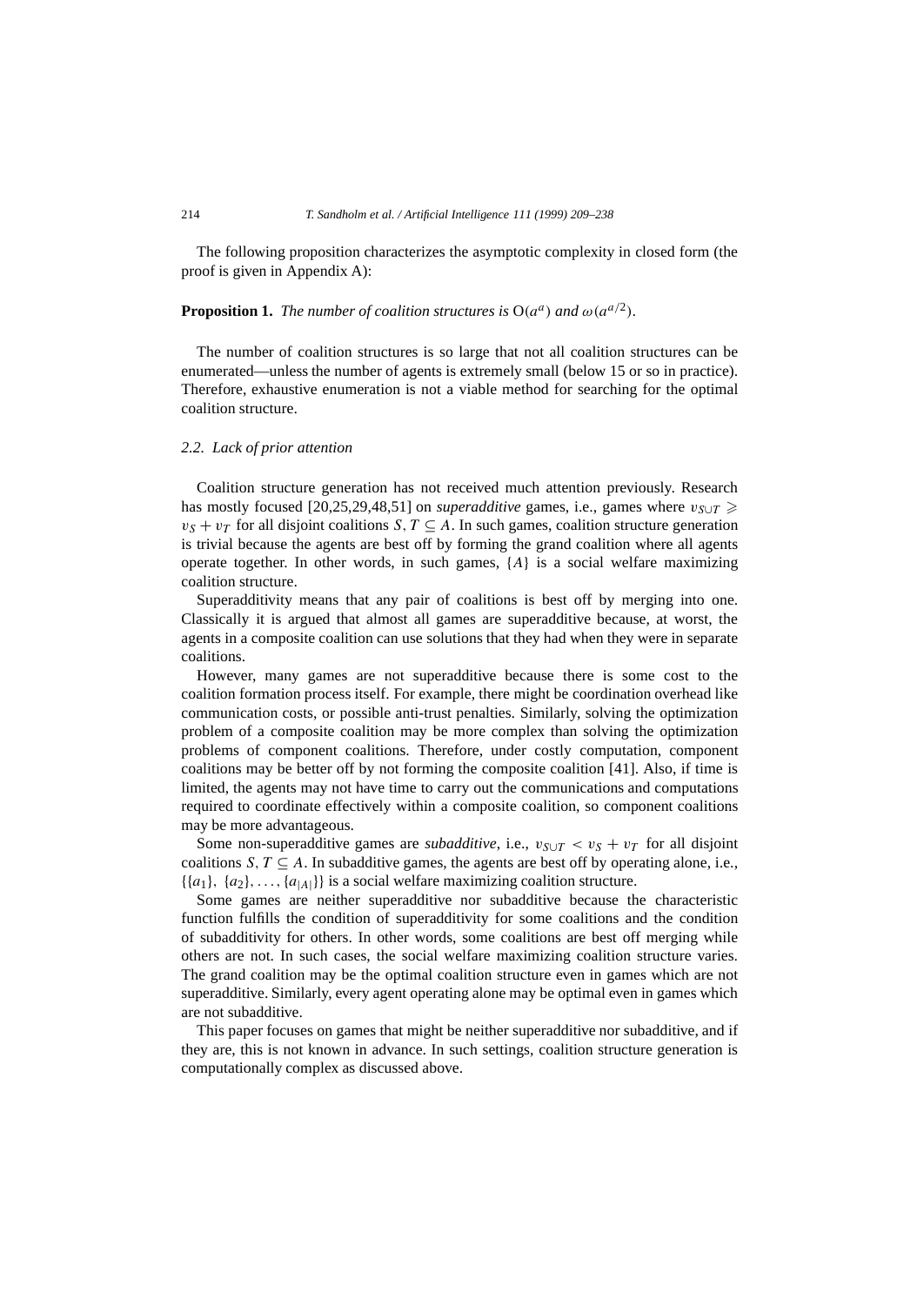

Fig. 1. Coalition structure graph. Coalition structure graph for a 4-agent game. The nodes represent coalition structures. The arcs represent mergers of two coalition when followed downward, and splits of a coalition into two coalitions when followed upward.

#### **3. Approximate coalition structure generation**

Taking an outsider's view, the coalition structure generation process can be viewed as search in a *coalition structure graph*, Fig. 1. As we discussed, finding the optimal coalition structure in this graph is infeasible due to computational complexity.

Now, how should such a graph be searched if there are too many nodes to search it completely? Also, how would one justify a particular search over another given that neither is guaranteed to lead to the optimal solution?

We would like to search through a subset  $N \subseteq M$  of coalition structures, pick the best coalition structure we have seen:

$$
CS_N^* = \arg\max_{CS \in N} V(CS) \tag{6}
$$

and be guaranteed that this coalition structure is within a bound from optimal, i.e., that there is a finite (and as small as possible) *k*,

$$
k = \min\{\kappa\} \quad \text{where } \kappa \geqslant \frac{V(CS^*)}{V(CS_N^*)}.\tag{7}
$$

We define  $n_{min}$  to be the smallest size of N that allows us to establish such a bound  $k$ .

Intuition might suggest that a bound cannot be established without searching through all coalition structures. After all, it seems that even leaving out one coalition structure may exclude the coalition structure that is arbitrarily much better than the others. We show that, quite surprisingly, Eqs. (1) and (2) provide enough structure that this cannot happen.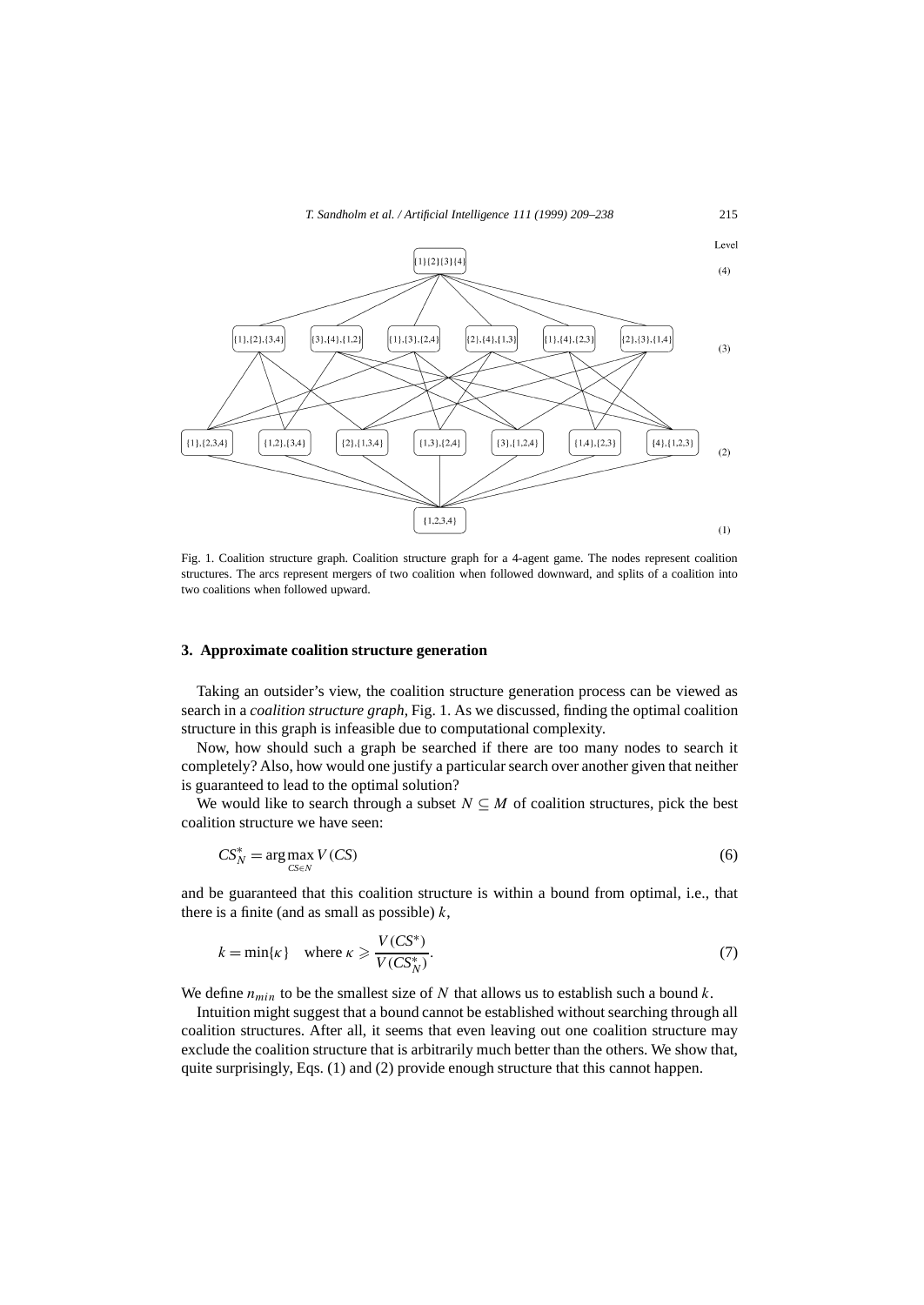# **4. Minimal search to establish a bound**

This section discusses how a bound *k* can be established while searching as little of the graph as possible.

**Theorem 1.** *To bound k, it suffices to search the lowest two levels of the coalition structure graph* (*Fig.* 1)*. With this search, the bound k* = *a, and the number of nodes searched is*  $n = 2^{a-1}$ .

**Proof.** To establish a bound,  $v_S$  of each coalition *S* has to be observed (in some coalition structure). The *a*-agent coalition can be observed by visiting the bottom node. The second lowest level has coalition structures where exactly one subset of agents has split away from the grand coalition. Therefore, we see all subsets at this level (except the grand coalition). It follows that a search of the lowest two levels sees all coalitions.

In general, *CS*<sup>∗</sup> can include at most *a* coalitions. Therefore,

$$
V(CS^*) \leq a \max_{S} v_S \leq a \max_{CS \in N} V(CS) = a V(CS_N^*).
$$

Now we can set  $k = a \geq V(CS^*)/V(CS_N^*)$ .

The number of coalition structures on the lowest level is 1. The number of coalitions on the second lowest level is  $2^a - 2$  (all subsets of *A*, except the empty set and the grand coalition). There are two coalitions per coalition structure on this level, so there are  $\frac{1}{2}(2^a - 2)$  coalition structures at the second to lowest level. So, there are  $1 + \frac{1}{2}(2^a - 2) =$  $2^{a-1}$  coalition structures (nodes) on the lowest two levels.  $\square$ 

**Theorem 2.** *For the algorithm that searches the lowest two levels of the graph, the bound*  $k = a$  *is tight.* 

**Proof.** We construct a worst case via which the bound is shown to be tight. Choose  $v_S = 1$  for all coalitions *S* of size 1, and  $v_S = 0$  for the other coalitions. Now,  $CS^* =$  $\{\{1\}, \{2\}, \ldots, \{a\}\}\$ , and  $V(CS^*) = a$ . Then  $CS_N^* = \{\{1\}, \{2, \ldots, a\}\}\$ . (This is not unique because all coalition structures where one agent has split off from the grand coalition have the same value.) Because

$$
V(CS_N^*) = 1,
$$
  $\frac{V(CS^*)}{V(CS_N^*)} = \frac{a}{1} = a.$   $\Box$ 

**Theorem 3.** *No other search algorithm* (*than the one that searches the bottom two levels*) *can establish any bound k while searching only*  $n = 2^{a-1}$  *nodes or fewer.* 

**Proof.** In order to establish a bound  $k$ ,  $v<sub>S</sub>$  of each coalition *S* must be observed. The node on the bottom level of the graph must be observed since it is the only node where the grand coalition appears. Assume that the algorithm omits *r* nodes on the second level. Each of the omitted nodes has  $CS = \{P, Q\}$ . Since coalitions *P* and *Q* are never again in the same coalition structure, two extra nodes in the graph have to be visited to observe  $v_p$  and  $v_Q$ . Assume *r* coalition structures  $\{P_1, Q_1\}$ ,  $\{P_2, Q_2\}$ , ...,  $\{P_r, Q_r\}$  are omitted. Since for *i, j, i*  $\neq$  *j,* at least one of the following is true,  $P_i \cap P_j \neq \emptyset$ ,  $P_i \cap Q_j \neq \emptyset$ , or  $Q_i \cap Q_j \neq \emptyset$ ,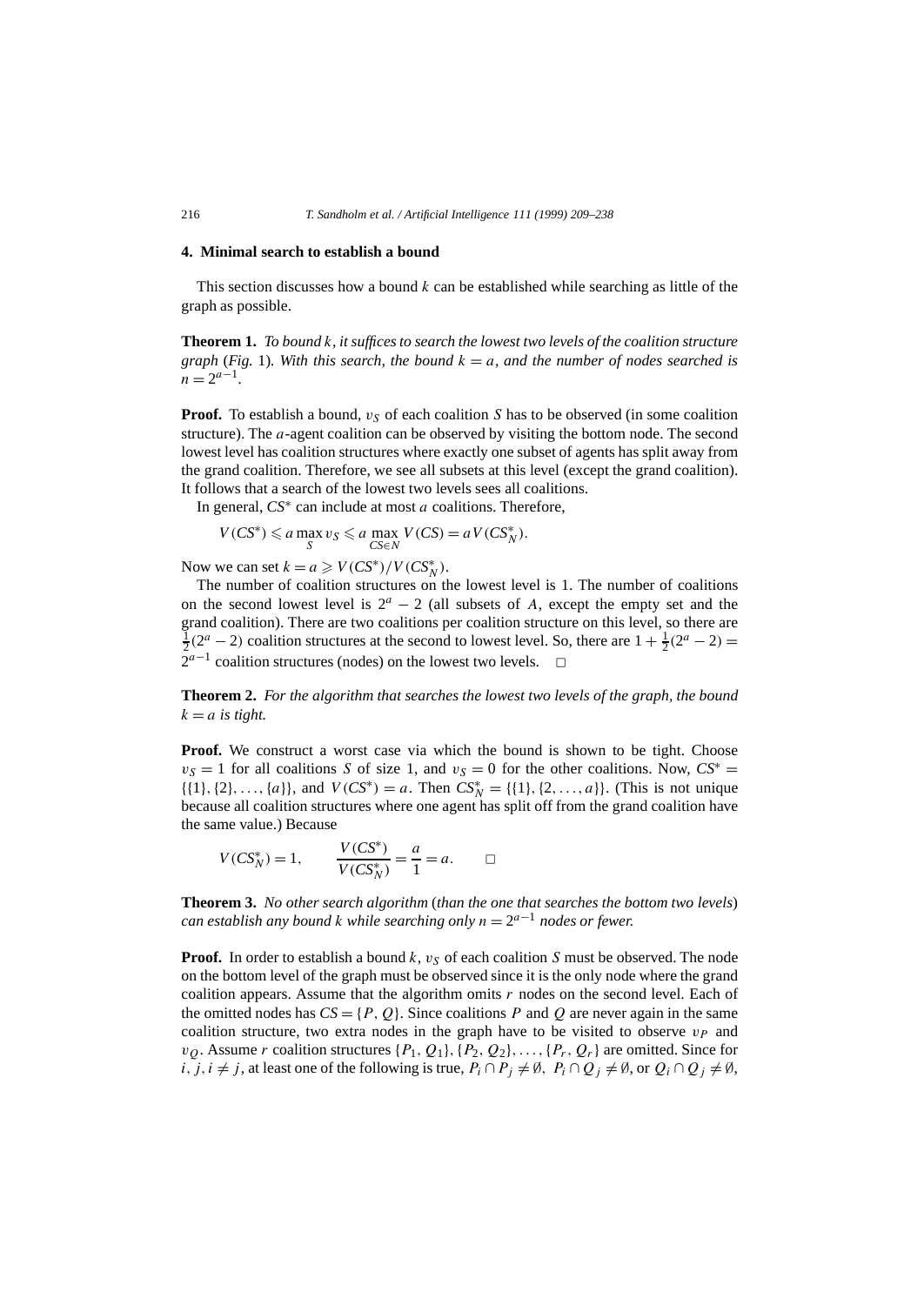at least  $r + 1$  coalition structures must be visited to replace the r coalition structures omitted. Therefore, for the algorithm to establish *k*, it must search  $n > 2^{a-1}$  nodes.

So,  $n_{min} = 2^{a-1}$ , and this is uniquely established via a search algorithm that visits the lowest two levels of the graph (order of these visits does not matter).

### *4.1. Positive interpretation*

Interpreted positively, our results (Theorem 1) show that—somewhat unintuitively a worst case bound from optimum can be guaranteed without seeing all *CS*s. Moreover, as the number of agents grows, the fraction of coalition structures needed to be searched approaches zero, i.e.,  $n_{min}/|M| \rightarrow 0$  as  $a \rightarrow \infty$ . This is because the algorithm needs to see only  $2^{a-1}$  coalition structures while the total number of coalition structures is  $\omega(a^{a/2})$ . See Fig. 2. For example, in a 10-agent game only 0*.*44% of the search space needs to be searched to establish a bound, in a 15-agent game only 0*.*0012%, and in a 20-agent game only 0*.*0000010%.

Furthermore, the bound can be established in linear time in the size of the input. This is because the input has  $2^a - 1$  coalition values while only  $2^{a-1}$  coalition structures have to be seen to establish a bound.



Fig. 2. Number of coalition structures, coalitions, and coalition structures needed to be searched. We use a logarithmic scale on the value axis; otherwise  $n_{min}$  and the number of coalitions would be so small compared to the number of coalition structures that their curves would be indistinguishable from the category axis.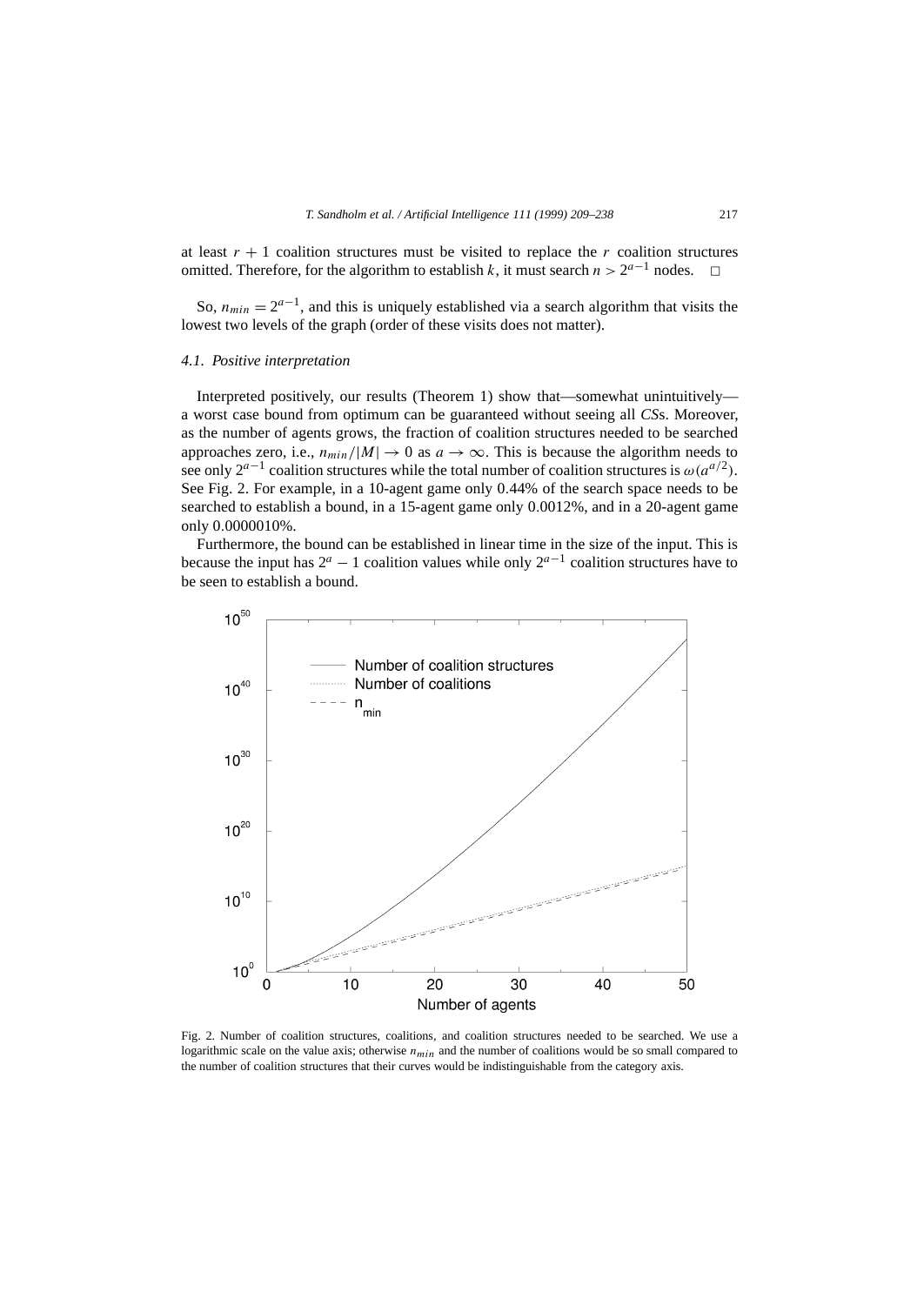# *4.2. Interpretation as an impossibility result*

Interpreted negatively, our results (Theorem 3) show that exponentially many  $(2^{a-1})$ coalition structures have to be searched before a bound can be established. This may be prohibitively complex if the number of agents is large—albeit significantly better than attempting to enumerate all coalition structures.

Viewed as a general impossibility result, Theorem 3 states that no algorithm for coalition structure generation can establish a bound in general characteristic function games without trying at least 2*a*−<sup>1</sup> coalition structures. This sheds light on earlier algorithms. Specifically, all prior coalition structure generation algorithms for general characteristic function games [22,44]—which we know of—fail to establish such a bound. In other words, the coalition structure that they find may be arbitrarily far from optimal.

## **5. Lowering the bound with further search**

If the lowest two levels have been searched, and additional time remains, it would be desirable to lower the bound with further search. We have devised the following algorithm that will establish a bound in the minimal amount of search, and then rapidly reduce the bound further if there is time for more search. This further search is an *anytime algorithm* [4,19,50]: it can be interrupted at any time, and it establishes a monotonically improving bound, *k*. (If the domain happens to be superadditive, the algorithm finds the optimal coalition structure (grand coalition) immediately as the first node that it searches.)

# **Algorithm 1 (Coalition-structure-search-1).**

- 1. Search the **bottom** two levels of the coalition structure graph.
- 2. Continue with a breadth-first search from the **top** of the graph as long as there is time left, or until the entire graph has been searched (this occurs when this breadth-first search completes level 3 of the graph, i.e., depth  $a - 3$ ).
- 3. Return the coalition structure that has the highest welfare among those seen so far.

In the rest of this section, we analyze how this algorithm reduces the worst case bound, *k*, as more of the graph is searched. The analysis is tricky because the elusive worst case (*CS*∗) moves around in the graph for different searches, *N*. We introduce the notation

$$
h = \left\lfloor \frac{a - l}{2} \right\rfloor + 2\tag{8}
$$

which is used throughout this section.

**Lemma 1.** *Assume that Algorithm* 1 *has just completed searching level l. Then*

- (1) *If*  $a \equiv l \pmod{2}$  *coalitions of size h will have been seen paired together with all coalitions of size h* − 2 *and smaller.*
- (2) If  $a \not\equiv l \pmod{2}$  coalitions of size *h* will have been seen paired together with all *coalitions of size h* − 1 *and smaller.*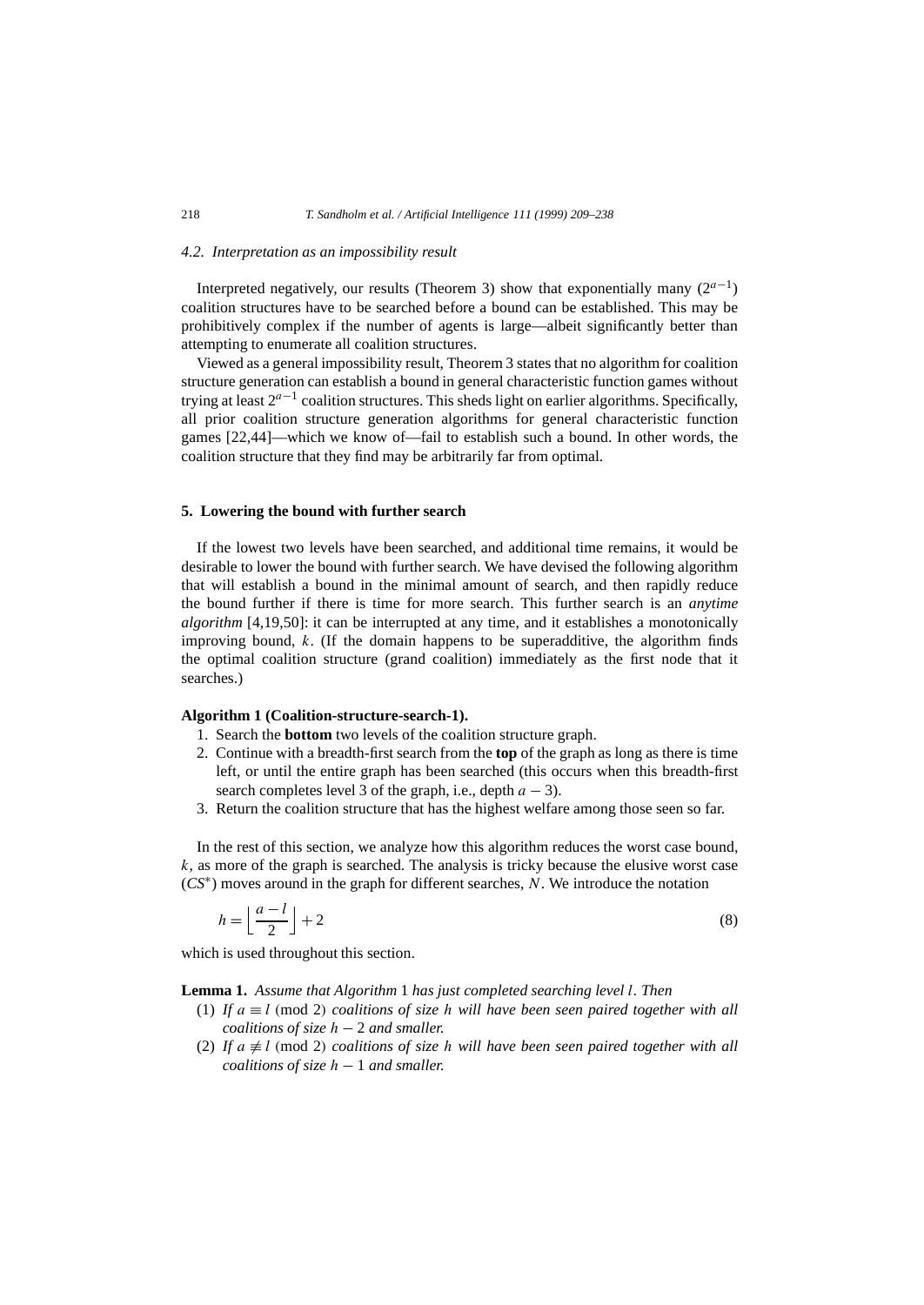#### **Proof.**

- (1) At level *l* the largest coalition in any coalition structure has size  $a l + 1$ . Therefore, one of the coalition structures at level *l* is of the form  $S_1, S_2, \ldots, S_l$  where  $|S_i| = 1$ for *i* < *l* and  $|S_l| = a - l + 1$ . Since  $a \equiv l \pmod{2}$ ,  $h = \frac{1}{2}(a - l) + 2$ . Take coalition  $S_l$  and remove *h* agents from it. Call the new coalition formed by the *h* agents  $S_l'$ . We will distribute the remaining  $\frac{1}{2}(a - l) - 1$  agents among the coalitions of size 1. By doing this we can enumerate all possible coalitions that can appear pairwise with coalition  $S_l'$  on level *l*. For  $j = 1, 2, ..., \frac{1}{2}(a - l) - 1$ , place  $\frac{1}{2}(a - 1) - j$ agents in coalition  $S_1$  and call the new coalition  $S_1^j$ . Redistribute the remaining *j* − 1 agents among coalitions *S*<sub>2</sub>, ..., *S*<sub>*l*−1</sub>. For each *j* we have listed a coalition structure containing both  $S_l'$  and  $S_1^j$ . The largest of these  $S_1^j$  has size  $\frac{1}{2}(a-l)$ , or *h* − 2.
- (2) Since  $a \neq l \pmod{2}$ ,  $h = \frac{1}{2}(a 1 l) + 2$ . Follow the same procedure as for case (1) except that this time there are  $\frac{1}{2}(a-1-l)$  remaining agents to be redistributed once  $S_l'$  has been formed. Therefore, when we redistribute all these agents among the coalitions *S*1*,...Sl*−1, we get all coalitions that were found in part (1), along with coalitions of size  $h - 1$ .  $\Box$

From Lemma 1, it follows that after searching level *l* with Algorithm 1, we cannot have seen two coalitions of *h* members together in the same coalition structure.

**Theorem 4.** *Assume that Algorithm* 1 *has just completed searching level l. The bound k*(*n*) *is*  $\lceil a/h \rceil$  *if*  $a \equiv h - 1 \pmod{h}$  *and*  $a \equiv l \pmod{2}$ *. Otherwise the bound is*  $\lceil a/h \rceil$ *.* 

**Proof.** (Case 1). Assume  $a \equiv h - 1 \pmod{h}$  and  $a \equiv l \pmod{2}$ . Let  $\alpha$  be an assignment of coalition values which give the worst case. For any other assignment of coalition values, *β*, the inequality

$$
k(n) = \frac{V_{\alpha}(CS^*)}{V_{\alpha}(CS_N)} \ge \frac{V_{\beta}(CS^*)}{V_{\beta}(CS_N)}
$$

holds. Since  $CS^*$  is the best coalition structure under  $\alpha$ , we can assume that  $v_S = 0$  for all coalitions  $S \notin CS^*$  without decreasing the ratio  $V_\alpha(CS^*)/V_\alpha(CS_N)$ . Also, no two coalitions *S, S*<sup> $\prime$ </sup> ∈ *CS*<sup>\*</sup> can appear together if *v<sub>S</sub>* + *v<sub>S</sub>* $\prime$  > max<sub>*S*<sup> $\prime$ </sup> ∈ *CS*<sup>\*</sup> *v<sub>S</sub>*<sup> $\prime$ </sup> since otherwise we could</sub> decrease the ratio  $k(n)$ . Therefore

$$
V_{\alpha}(CS_N) = \max_{S \in CS^*} v_S.
$$

Call this value  $v^*$ . We can derive an equivalent worst case,  $\alpha'$ , from  $\alpha$  as follows:

(1) Find a coalition structure  $CS'$  with  $\lfloor a/h \rfloor$  coalitions of size *h* and one coalition of size  $h - 1$ .

(2) Define

$$
\overline{v} = \frac{V_{\alpha}(CS^*)}{\lfloor a/h \rfloor + 1}.
$$

(3) Assign value  $\overline{v}$  to each coalition in *CS'* and let all coalitions not in *CS'* have value 0.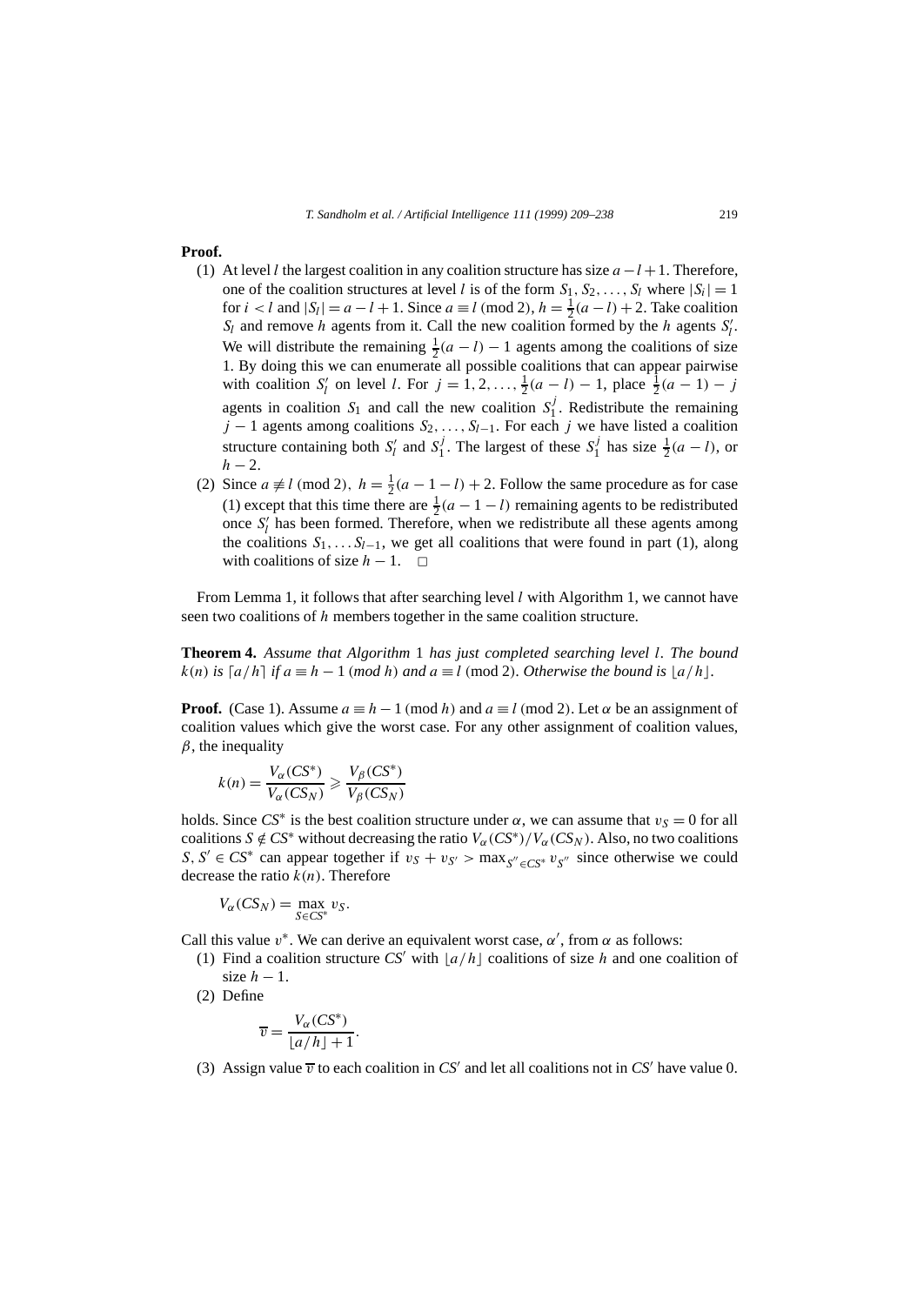Clearly  $V_\alpha(CS^*) = V_{\alpha'}(CS')$ . From Lemma 1 we know that no two coalitions in *CS'* have been seen together. The best value of a coalition structure seen during the search is  $V_{\alpha'}(CS_N) = \overline{v}$ . Therefore the following inequalities hold:

$$
V_{\alpha'}(CS') = \left(\left\lfloor \frac{a}{h} \right\rfloor + 1\right) \overline{v} = \left(\left\lfloor \frac{a}{h} \right\rfloor + 1\right) V_{\alpha'}(CS_N),
$$
  

$$
\left(\left\lfloor \frac{a}{h} \right\rfloor + 1\right) V_{\alpha'}(CS_N) \le \left(\left\lfloor \frac{a}{h} \right\rfloor + 1\right) v^* \le \left(\left\lfloor \frac{a}{h} \right\rfloor + 1\right) V_{\alpha}(CS_N).
$$

Since  $V_\alpha(CS^*) = V_{\alpha'}(CS')$  and  $V_{\alpha'}(CS_N) \le V_\alpha(CS_N)$ ,

$$
k(n) = \frac{V_{\alpha}(CS^*)}{V_{\alpha}(CS_N)} \leqslant \frac{V_{\alpha'}(CS')}{V_{\alpha'}(CS_N)} = \left\lfloor \frac{a}{h} \right\rfloor + 1 = \left\lceil \frac{a}{h} \right\rceil.
$$

Therefore the bound is  $\lceil a/h \rceil$ .

(Case 2). This is a similar argument as in case 1, except that the assignment of values to the coalitions in the equivalent worst case coalition structure is different. Define  $\alpha$  as before and let  $CS^+$  be a coalition structure with  $|a/h|$  coalitions of size *h* and one possible remainder coalition of size less than *h*. Define

$$
\overline{v} = \frac{V_{\alpha}(CS^*)}{\lfloor a/h \rfloor}.
$$

If  $S \in \mathbb{C}S^+$  and  $|S| = h$ , then set  $v_S = \overline{v}$ , otherwise  $v_S = 0$ . The best coalition structure seen has value  $V_{\alpha+}(CS_N) = \overline{v}$  and we have the following inequalities:

$$
V_{\alpha^+}(CS^+) = \left(\left\lfloor \frac{a}{h} \right\rfloor\right) \overline{v} = \left(\left\lfloor \frac{a}{h} \right\rfloor\right) V_{\alpha^+}(CS_N),
$$
  

$$
\left(\left\lfloor \frac{a}{h} \right\rfloor\right) V_{\alpha^+}(CS_N) \le \left(\left\lfloor \frac{a}{h} \right\rfloor\right) v^+ \le \left(\left\lfloor \frac{a}{h} \right\rfloor\right) V_{\alpha}(CS_N).
$$

Therefore the bound  $k(n) = |a/h|$ .  $\Box$ 

**Theorem 5.** *Right after completing level l with Algorithm* 1*, the bound in Theorem* 4 *is tight.*

**Proof.** (Case 1). Assume  $a \equiv h - 1 \pmod{h}$  and  $a \equiv l \pmod{2}$ . The bound is  $\lceil a/h \rceil$ . Assume you have the coalition structure  $CS'$  from Theorem 4. Assign value 1 to each coalition  $S \in CS'$  and assign value 0 to all other coalitions. Then  $V(CS') = \lceil a/h \rceil$ . Since (according to Lemma 1) no two of the coalitions in  $CS'$  have ever appeared in the same coalition structure,  $V(CS_N) = 1$ . Therefore

$$
\frac{V(CS')}{V(CS_N)} = \frac{\lceil a/h \rceil}{1} = \left\lceil \frac{a}{h} \right\rceil
$$

and the bound is tight.

(Case 2). Assume  $a \neq h-1 \pmod{h}$  or  $a \neq l \pmod{2}$ . The bound is  $|a/h|$ . Assign value 1 to each coalition  $S \in \mathbb{C}S^+$  from Theorem 4 and assign value 0 to all other coalitions. Then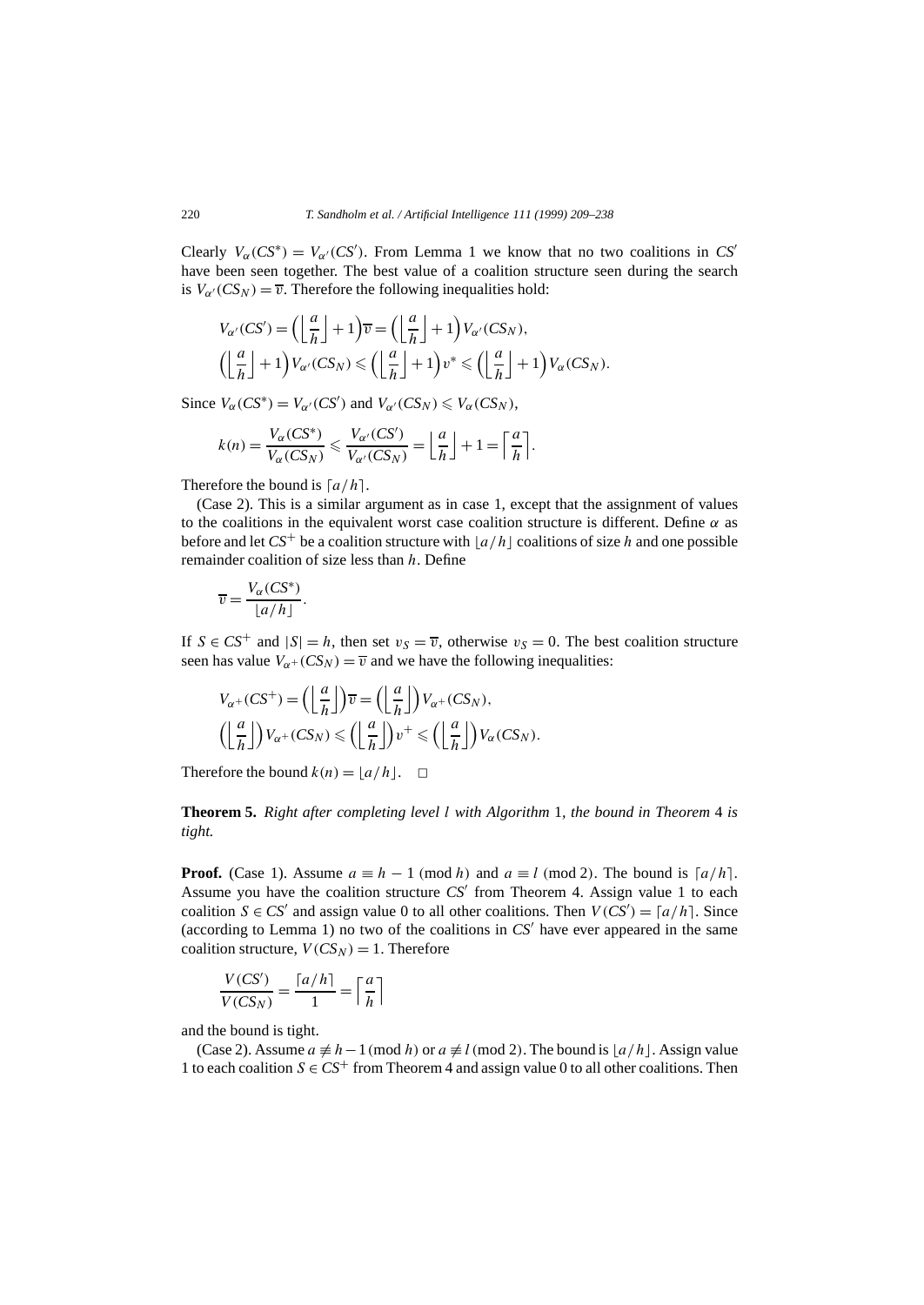$$
V(CS^{+}) = \lfloor a/h \rfloor \text{ and } V(CS_N) = 1. \text{ Therefore}
$$

$$
\frac{V(CS^{+})}{V(CS_N)} = \frac{\lfloor a/h \rfloor}{1} = \left\lfloor \frac{a}{h} \right\rfloor
$$

and the bound is tight.  $\square$ 

As we have shown in the previous section, before 2*a*−<sup>1</sup> nodes have been searched, no bound can be established, and at  $n = 2^{a-1}$  the bound  $k = a$ . The surprising fact is that by seeing just one additional node ( $n = 2^{a-1} + 1$ ), i.e., the top node, the bound drops in half  $(k = \frac{1}{2}a)$ . Then, to drop *k* to about  $\frac{1}{3}a$ , two more levels need to be searched. Roughly speaking, the divisor in the bound increases by one every time two more levels are searched, but seeing only one more level helps very little.

Put together, the anytime phase (step 2) of Algorithm 1 has the desirable feature that the bound drops rapidly early on, and there are overall diminishing returns to further search, Fig. 3.

Trivially, a bound of  $k = \frac{1}{2}a$  can be established in time that is linear in the size of the input. This is because the input has  $2^a - 1$  numbers while a bound  $k = \frac{1}{2}a$  can be established by seeing  $2^a - 1$  coalition structures: the bottom two levels and the top node.



Fig. 3. Ratio bound *k* as a function of search size in a 10-agent game.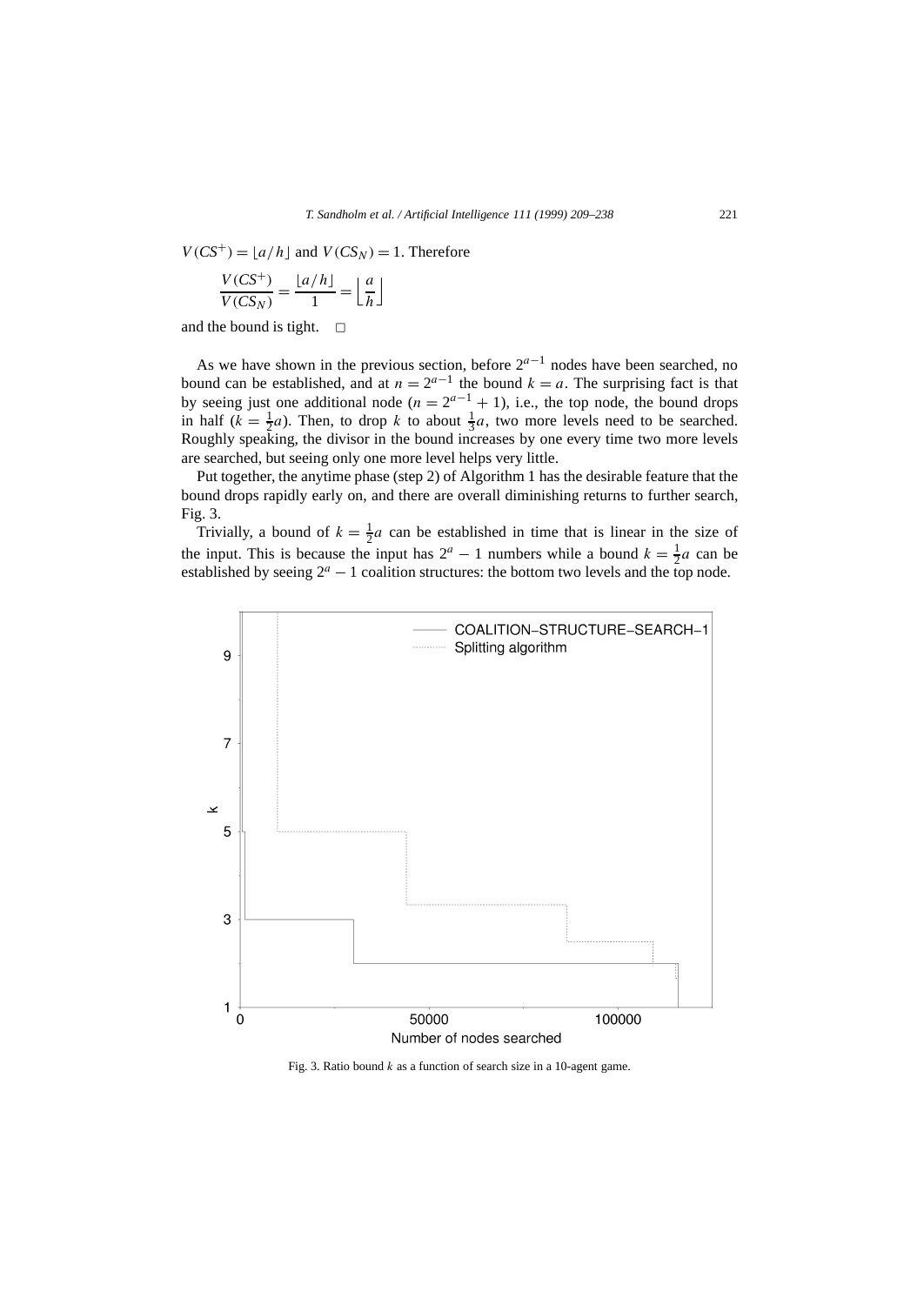### **6. Comparison to other algorithms**

All previous coalition structure generation algorithms for general CFGs [22,44]—that we know of—fail to establish any worst case bound because they search fewer than  $2^{a-1}$  coalition structures. Therefore, we compare our Algorithm 1 to two other obvious candidates:

- *Merging algorithm*, i.e., breadth first search from the top of the coalition structure graph. This algorithm cannot establish any bound before it has searched the entire graph. This is because, to establish a bound, the algorithm needs to see every coalition, and the grand coalition only occurs in the bottom node. Visiting the grand coalition as a special case would not help much since at least part of level 2 needs to be searched as well: coalitions of size  $a - 2$  only occur there.
- *Splitting algorithm*, i.e., breadth first search from the bottom of the graph. This is identical to Algorithm 1 up to the point where  $2^{a-1}$  nodes have been searched, and a bound  $k = a$  has been established. After that, the splitting algorithm reduces the bound much slower than Algorithm 1. This can be shown by constructing bad cases for the splitting algorithm (the worst case may be even worse). To construct a bad case, set  $v_S = 1$  if  $|S| = 1$ , and  $v_S = 0$  otherwise. Now,

$$
CS^* = \{\{1\}, \ldots, \{a\}\}, \ V(CS^*) = a, \text{ and } V(CS_N^*) = l - 1,
$$

where  $l$  is the level that the algorithm has completed (because the number of unit coalitions in a *CS* never exceeds *l* − 1). So,

$$
\frac{V(CS^*)}{V(CS_N^*)} = \frac{a}{l-1}.
$$

(The only exception comes when the algorithm completes the last (top) level, i.e.,  $l = a$ . Then  $V(CS^*)/V(CS_N^*) = 1$ .) See Fig. 3. In other words the divisor drops by one every time a level is searched. However, the levels that this algorithm searches first have many more nodes than the levels that Algorithm 1 searches first.

While this comparison is based on worst (or bad) case performance, a recent conference paper compares the average case performance of these three algorithms experimentally using four different ways of choosing the coalition structure values [23]. While each of the algorithms dominated the others in different settings, COALITION-STRUCTURE-SEARCH-1 performed the most consistently across settings, and its performance was close to that of the best out of the three algorithms in each of the four settings.

#### **7. Variants of the problem**

This section discusses variations to the coalition structure generation problem.

# *7.1. Anytime versus design-to-time algorithms*

In general, one would want to construct an anytime algorithm that establishes a lower *k* for any amount of search *n*, compared to any other anytime algorithm. However, such an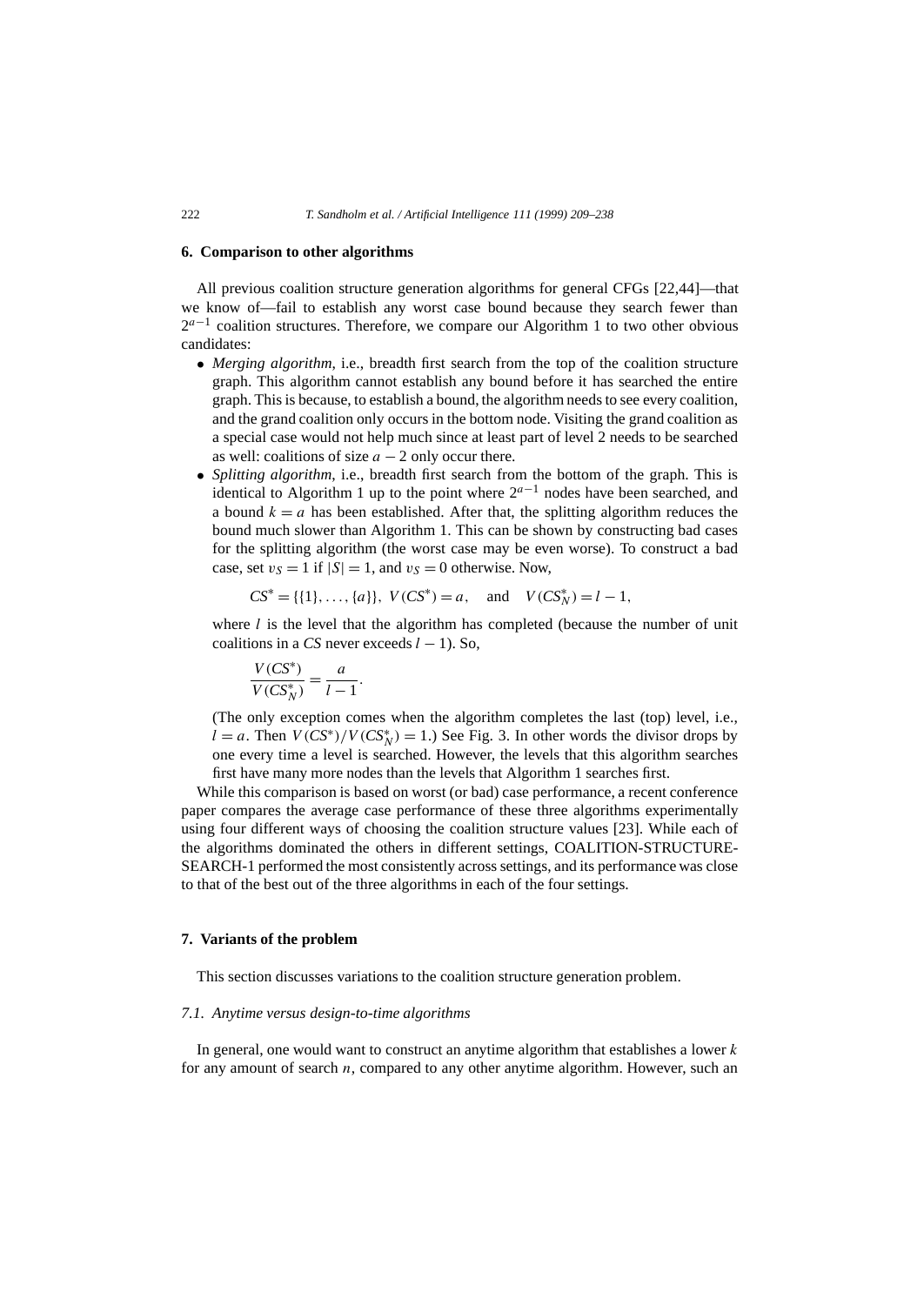algorithm might not exist. It is conceivable that the search which establishes the minimal *k* while searching  $n'$  nodes  $(n' > n)$  does not include all nodes of the search which establishes the minimal *k* while searching *n* nodes. This hypothesis is supported by the fact that the curves in Fig. 3 cross in the end. However, this is not conclusive because Algorithm 1 might not be the optimal anytime algorithm, and because the bad cases for the splitting algorithm were not shown to be worst cases.

If it turns out that no anytime algorithm is best for all  $n$ , one could use information (e.g., exact, probabilistic, or bounds) about the termination time to construct a *design-to-time algorithm* [4,13,50] which establishes the lowest possible *k* for the specified amount of search.

# *7.2. Off-line versus on-line search control policies*

In this paper we have discussed algorithms that have an *off-line search control* policy, i.e., the nodes to be searched have to be selected without using information accrued from the search so far. With *on-line search control*, one could perhaps establish a lower *k* with less search because the search can be redirected based on the values observed in the nodes so far.

Especially with on-line search control, it might make a difference whether the search observes only values of coalition structures,  $V(CS)$ , or values,  $v<sub>S</sub>$ , of individual coalitions,  $S \subseteq A$ , in those structures. The latter gives more information. The algorithms presented so far in the paper do not rely on such information: they work in both settings. However, it is conceivable that one could do better by capitalizing on the extra information that is available in the latter setting. As a special case, when an algorithm that observes coalition values,  $v<sub>S</sub>$ , has searched the bottom two layers, it could, in theory, jump to the optimal coalition structure immediately. However, this shifts the burden of search to the metalevel (search control level): that level still needs to figure out where the optimal coalition structure lies (given the values of the coalitions) so that it can direct the search to jump there.

#### *7.3. Observing coalition structure values,*  $V(CS)$ *, versus observing coalition values,*  $v_S$

We now discuss the complexity of determining the desired coalition structure if the algorithm has the luxury of observing values,  $v_s$ , of individual coalitions,  $S \subseteq A$  instead of merely observing values  $V(CS)$  of coalition structures. In such settings, the coalition structure generation problem is the same problem as weighted set packing [18], weighted independent set, weighted maximum clique, and winner determination in combinatorial auctions [31,36].

#### *7.3.1. Observing coalition values, vs: Full input*

If the algorithm observes the  $v<sub>S</sub>$  values directly, the optimal coalition structure can be determined using the following dynamic programming algorithm which was originally developed for winner determination in combinatorial auctions [31].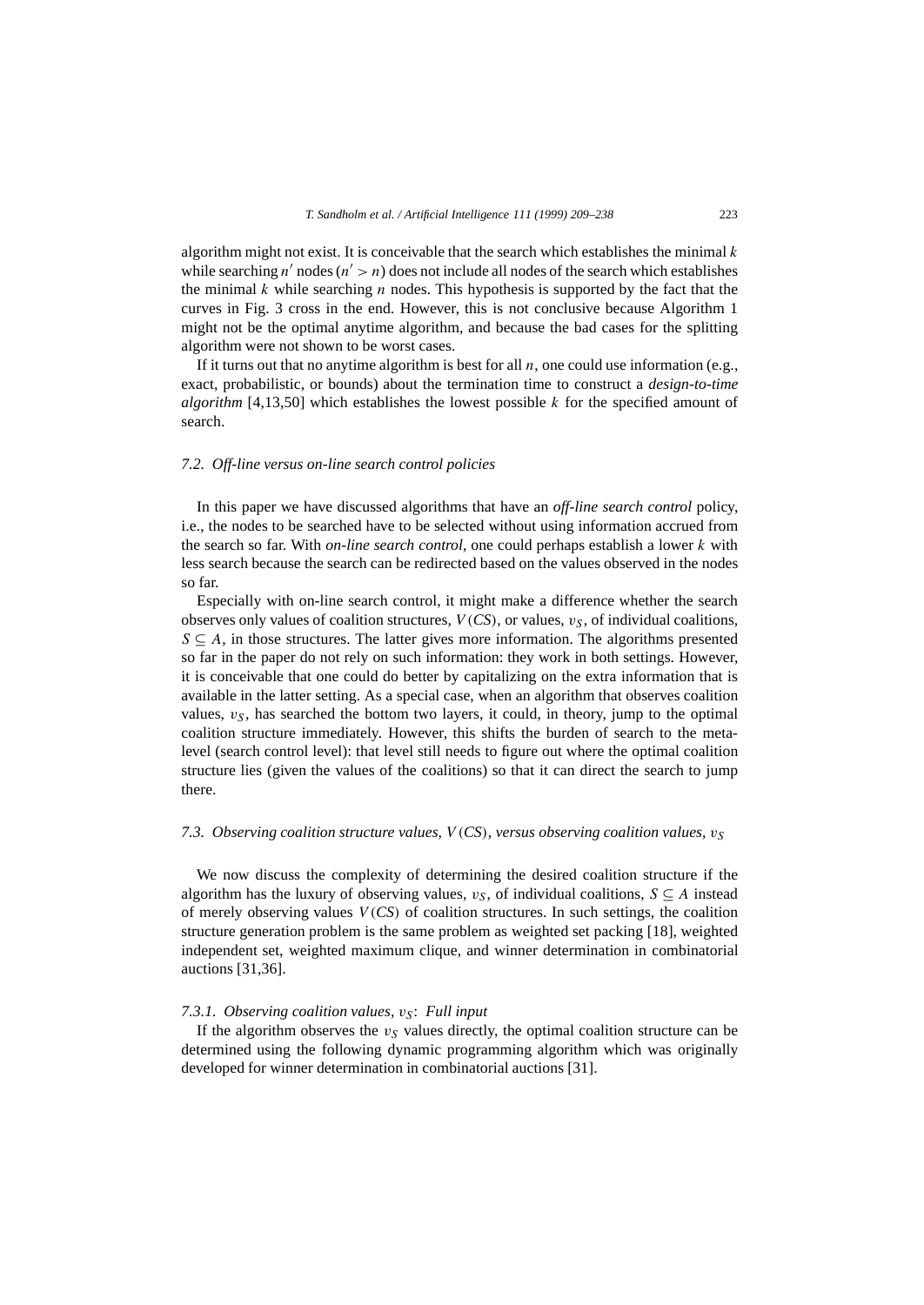# **Algorithm 2 (Dynamic programming for coalition structure generation).**

INPUT: *v<sub>S</sub>* for all  $S \subseteq A$ . If no *v<sub>S</sub>* is specified then  $v_S = 0$ .

OUTPUT: the optimal coalition structure, *CS*∗.

- 1. For all  $x \in A$ , set  $f(x) := v_{x}$ ,  $C({x}) := {x}$
- 2. For  $i := 2$  to  $a$ , do:
	- For all  $S \subseteq A$  such that  $|S| = i$ , do:
	- (a)  $f(S) := \max\{f(S \setminus S') + f(S') : S' \subseteq S \text{ and } 1 \leq |S'| \leq \frac{1}{2}|S|\}$
	- (b) If  $f(S) \ge v_S$ , then set  $C(S) := S^*$  where  $S^*$  maximizes the right hand side of (a).
	- (c) If  $f(S) < v_S$ , then set  $f(S) := v_S$  and  $C(S) := S$ .
- 3. Set  $CS^* := \{A\}.$
- 4. For every  $S \in CS^*$ , do:
	- If  $C(S) \neq S$ , then
	- (a) Set  $CS^* := (CS^* \setminus \{S\}) \cup \{C(S), S \setminus C(S)\}.$
	- (b) Goto 4 and start with new *CS*∗.

Clearly, this algorithm takes  $\Omega(2^a)$  time because it looks at all coalitions  $S \subseteq A$ . It also runs in O*(*3*a)* time [31]. This is significantly less than exhaustive enumeration of all coalition structures. The savings come from the fact that the solutions for the subsets need not be computed over and over again, but only once. In a trivial sense, the algorithm is polynomial. If the input includes a value for every  $S \subseteq A$ , the input includes  $2^a$  numbers. The algorithm runs in

$$
O(3^a) = O(2^{(\log_2 3)a}) = O((2^a)^{\log_2 3})
$$

time. Thus the complexity is  $O(y^{\log_2 3})$ , where *y* is the number of values in the input.<sup>5</sup>

Put together, if the algorithm has the luxury of observing coalition values  $v_S$  directly, it may still be desirable to use our search-based algorithm since it establishes a bound in 2*a*−<sup>1</sup> steps while dynamic programming takes significantly longer. However, if it is known that there will be enough time  $(O(3<sup>a</sup>))$  to run the dynamic programming to completion, it is better to opt to do that than to run our search-based algorithm since the latter has to search the entire graph—i.e.,  $O(a^a)$  and  $\omega(a^{a/2})$  coalition structures—to guarantee that the optimal solution has been found. Note also that the dynamic programming algorithm serves as the optimal  $(k = 1)$  design-to-time algorithm if it is known that there will be enough time to run it to completion.

#### *7.3.2. Observing coalition values, v<sub>S</sub>: Partial input*

Another setting arises if the input to the algorithm only includes values of some coalitions, and the unmentioned coalitions have  $v_S = 0$  by default. The dynamic programming algorithm will still run the same number of steps, and will therefore not, in general, be polynomial in the size of the input.

It turns out that, unless  $P = NP$ , no algorithm can find the optimal coalition structure in polynomial time in the size of the input in general:

**Proposition 2.** *Finding the optimal coalition structure is* NP*-complete.*

<sup>&</sup>lt;sup>5</sup> Furthermore, each value,  $v_S$ , takes  $\log v_S$  bits to represent in the input.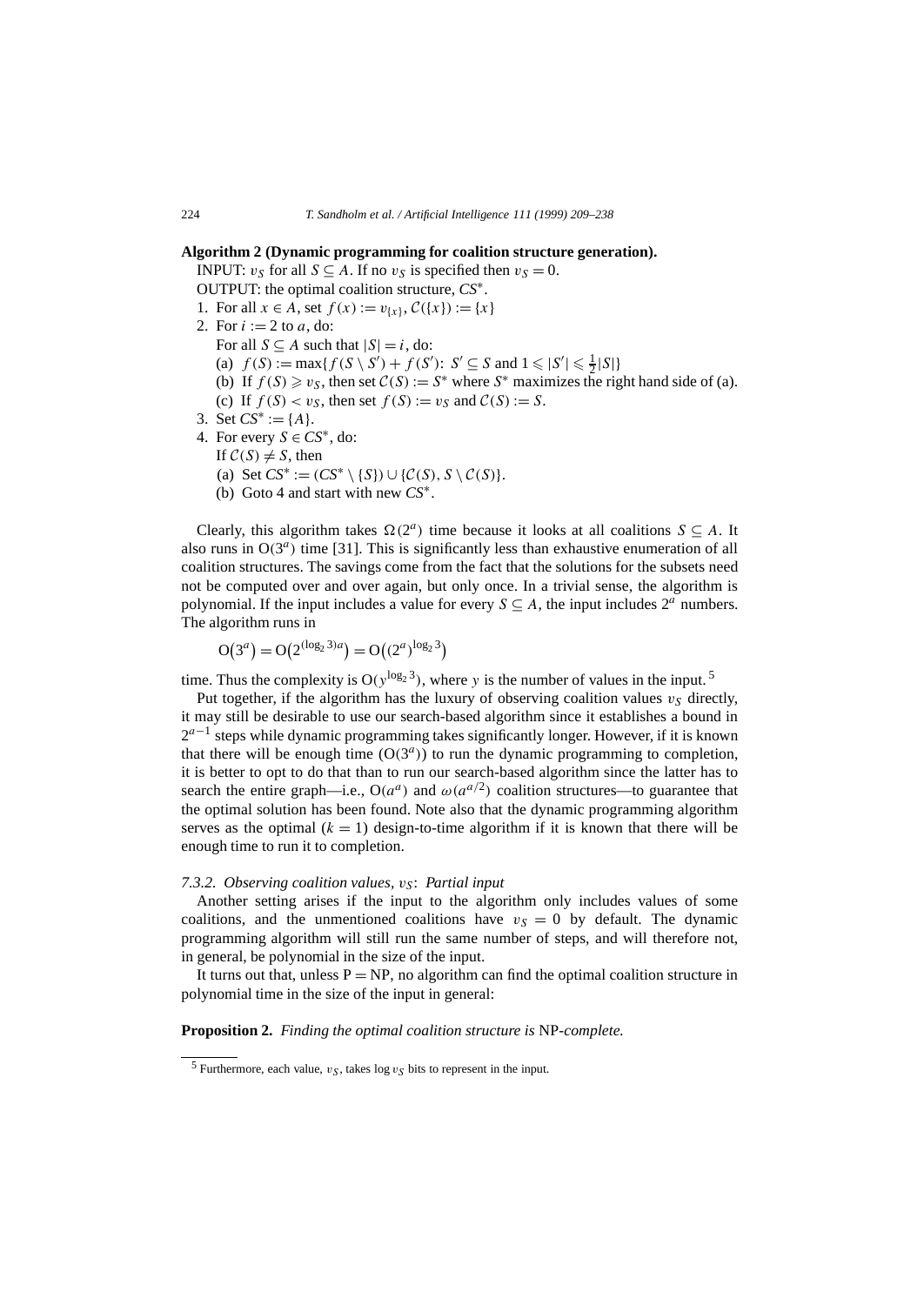**Proof.** The decision problem is the following: given coalition values,  $v_s$ , for some coalitions  $S \subseteq A$ , and a real number, k, does there exist a coalition structure whose value is at least *k*?

The problem is in NP because verifying the value of a solution can be done in polynomial time. Specifically, it only involves summing the values of the coalitions in the structure, and there are at most *a* coalitions in any coalition structure.

What remains to be shown is that the problem is NP-hard. We prove this by reducing the *set packing* problem to our problem. The set packing decision problem is the following: given a family of sets  ${T_i}$  and a positive integer q, does  ${T_i}$  contain q mutually disjoint sets? Karp showed that this problem is NP-complete [21].

We use the following reduction. Let  $k = q$ . Let  $v<sub>S</sub> = 1$  for every *S* that corresponds to a  $T_i$ , and let  $v_s = 0$  otherwise. Now, a coalition structure with value at least *k* exists if and only if there exist *q* mutually disjoint sets in  ${T_i}$ . Thus our problem is NP-hard.  $\Box$ 

Furthermore, in this setting, unless probabilistic polynomial time = NP, no polynomial time algorithm can even establish a bound  $k = z^{1-\epsilon}$  for any  $\epsilon > 0$  in general where *z* is the number of coalition values in the input  $[16,36]$ . <sup>6</sup>

Recently, a search-based algorithm was developed for the partial-input setting [36]. Again, it was developed for winner determination in combinatorial auctions, but can be used for optimal coalition structure generation. It constructs a tree where the nodes are coalitions instead of coalition structures as in this paper. It is computationally very efficient if the input is sparse, i.e., if only a small fraction of the coalitions are mentioned in the input ( $v_S = 0$  for most  $S \subseteq A$ ). The algorithm does this by provably sufficient selective generation of children in the search tree, by using a secondary search for fast child generation, by heuristics that are relatively accurate and optimized for speed, and by four methods for preprocessing the search space.

### *7.4. Centralized versus distributed*

Coalition structure generation could occur centrally where one agent tries to find a good coalition structure given the values of all coalitions. In this case the arcs of the coalition structure graph represent deliberative search steps.

Alternatively, coalition structure generation could be a distributed process where no agent knows the values of all coalitions up front, but the coalitions are formed by negotiating over which coalitions should form (and how each coalitions' optimization problem should be solved and how payoff should be divided). In this case, the arcs of the coalition structure graph represent committal agreements to make/break coalitions.

In both settings there is a potential distinction between a deliberative phase where agents search locally for good options, and a committal phase where the agents make binding agreements. For example, under the centralized model, one agent can do the deliberative

<sup>&</sup>lt;sup>6</sup> If the coalitions whose values are mentioned in the input ( $v<sub>S</sub> \neq 0$ ) have certain types of additional structure, known polynomial time approximation algorithms for weighted set packing and weighted independent set can be used to establish somewhat lower bounds [5,14,15,17]. These bounds are still so high that they are irrelevant for coalition structure generation in practice. For a recent review, see [36]. If the coalitions that have  $v_s \neq 0$  happen to have very particular structure, polynomial time algorithms can solve for the optimal coalition structure [31].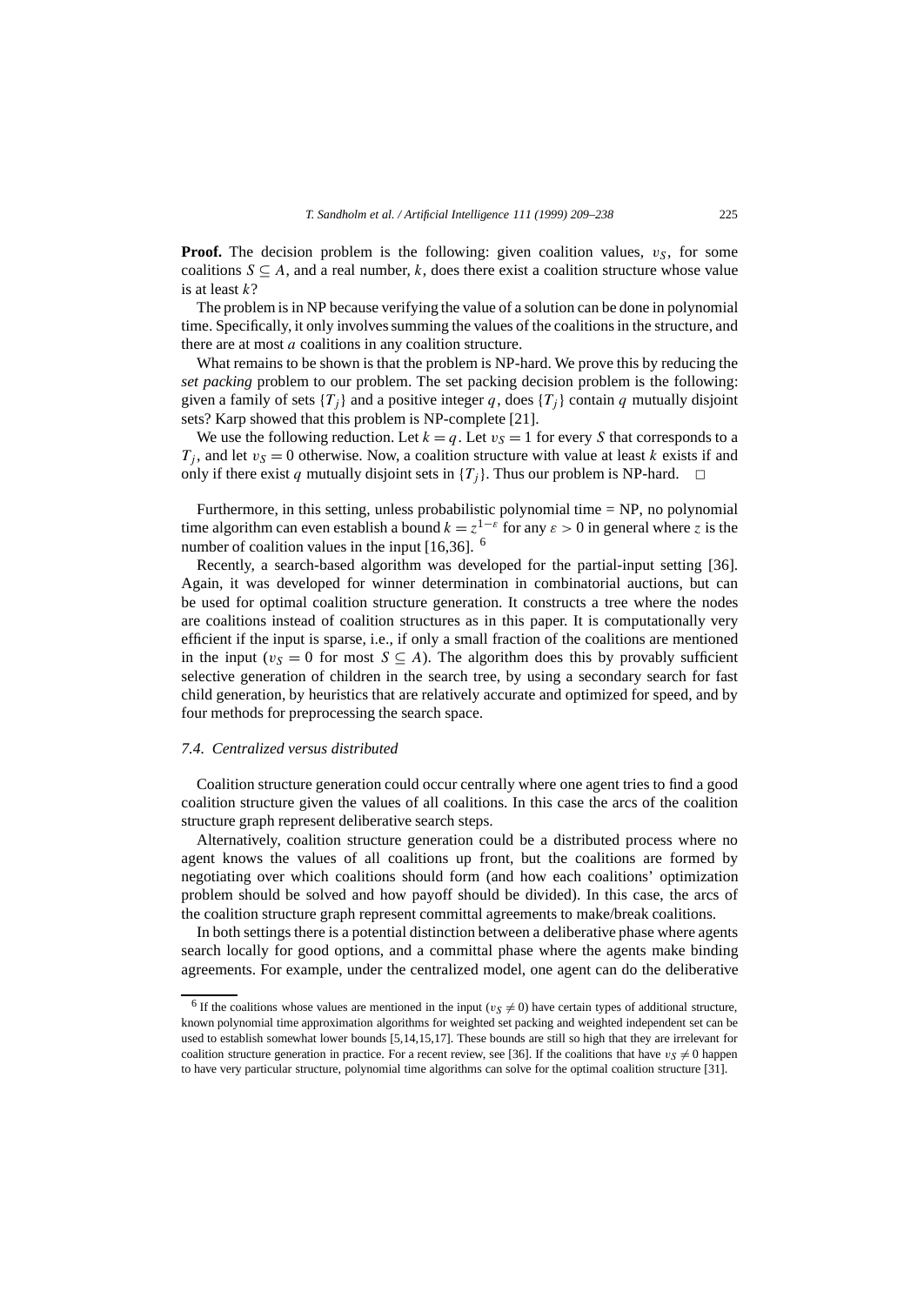search, but the outcome might not be imposable on the others without their consent. Similarly, in the distributed model, each agent could do deliberative lookahead into the future of the coalition structure generation process amidst making binding agreements with others.

A third method is for the coalition values to be known to all but to distribute the search among the agents. This variant is discussed in Section 8.

# *7.5. Degree of generality of our results*

None of these variants would affect our results that in general, searching the bottom two levels of the coalition structure graph is the unique minimal way to establish a worst case bound, and that the bound is tight. However, the results on searching further might differ in the anytime versus design-to-time, and off-line versus on-line search control variants. This is a focus of our future research.

#### **8. Distributing coalition structure search among insincere agents**

This section discusses the distribution of coalition structure search across agents (e.g., because the search can be done more efficiently in parallel, and the agents will share the burden of computation) and the methods of motivating self-interested agents to actually follow the desired search method. Self-interested agents prefer greater personal payoffs, so they will search for coalition structures that maximize personal payoffs, ignoring *k*. In order to motivate such agents to follow a particular search that leads to a socially desirable outcome (e.g., a search that guarantees a desirable worst case bound  $k$ ), the interaction protocol has to be carefully designed.<sup>7</sup> The following method for distributing search motivates the agents to abide:

- (1) *Deciding what part of the coalition structure graph to search*: This decision can be made in advance (outside the distributed search mechanism), or be dictated by a central authority, or by a randomly chosen agent (see footnote 8), or be decided using some form of negotiation. The earlier results in this paper give prescriptions about which part to search. For example, the agents can decide to search the bottom two levels of the coalition structure graph.
- (2) *Partitioning the search space among agents*: Each agent is assigned some part of the coalition structure graph to search. The enforcement mechanism, presented later, will motivate the agents to search exactly what they are assigned, no matter how unfairly the assignment is done. One way of achieving *ex ante* fairness is to randomly allocate the set search space portions to the agents. In this way, each agent searches equally on an expected value basis, although *ex post*, some may

<sup>7</sup> In some domains, the protocol designer cannot prevent agents from opting out. However, such agents receive null excess payoffs since they do not collude with anyone. That is, for  $|S| = 1$ , the payoff to the agent equals its coalition value *v<sub>S</sub>*. This assumes that agents do not recollude outside the protocol, which may be out of the protocol designer's control.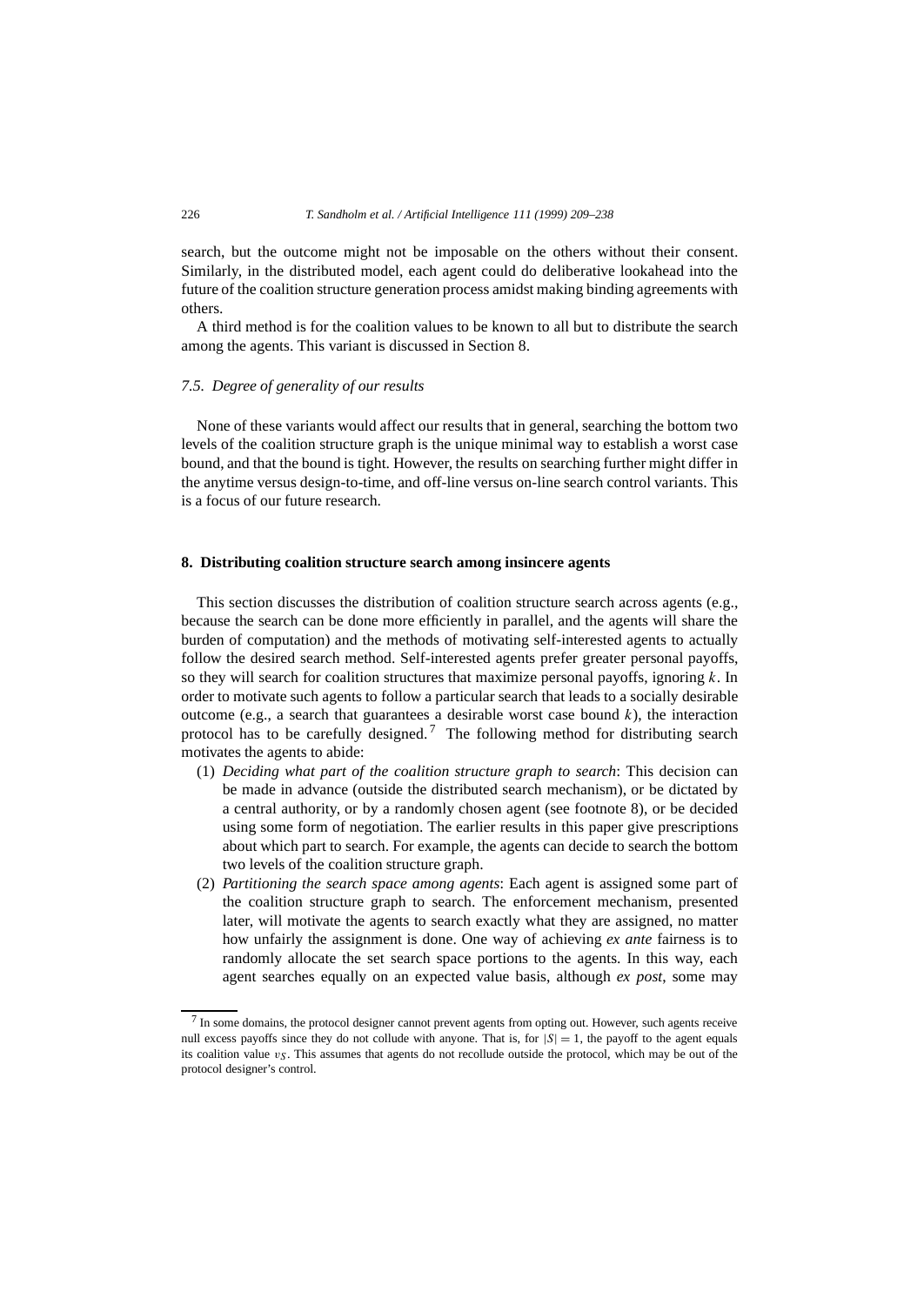search more than others.  $8$  The fairest option would be to distribute the space so that each agent gets an equal share. Unfortunately, the number of search nodes in (the to-be-searched portion of) the coalition structure graph might not be divisible by the number of agents, *a*, so an exactly equal division of computation may not be possible. Appendix B presents a method for dividing the search space into *a* disjoint, exhaustive parts—of possibly unequal sizes. If *ex post* equality is required, a payment scheme could be included for compensating those agents that carry out a larger portion of the search.

- (3) *Actual search*: Each agent searches part of the search space. The enforcement mechanism guarantees that each agent is motivated to search exactly the part of the space that was assigned to that agent. Each agent, having completed the search, tells the others which *CS* maximized *V (CS)* in its search space.
- (4) *Enforcement of the protocol:* One agent, *i*, and one search space of an agent *j*,  $j \neq i$ , will be selected at random. <sup>8</sup> Agent *i* will re-search the search space of *j* to verify that *j* has performed its search as required. Agent *j* gets caught of mis-searching if *i* finds a better *CS* in *j* 's space than *j* reported (or *i* sees that the *CS* that *j* reported does not belong to *j* 's space at all). If *j* gets caught, it has to pay a penalty *P*. To motivate *i* to conduct this additional search, *i* should be made the claimant of *P*. There is no pure strategy Nash equilibrium in this mechanism.<sup>9</sup> If  $i$  searches any given node in *j* 's space, and the penalty is high enough, then *j* is motivated to search that node. However, then *i* is not motivated to search that node since it cannot receive *P*. On the other hand, if *i* skips a given node in *j* 's space, *j* is motivated to skip it as well (unless searching that node has a high chance of improving the best solution found by all agents so much that *j* 's share of that improvement outweighs the search cost). However, then *i* is motivated to search that node since it would receive *P*. Instead, there can be a mixed strategy Bayes–Nash equilibrium where *i* and *j* search nodes with some probabilities. By increasing  $P$ , the probability that  $j$  searches all of the nodes in its space could be made close to one. The probability that *i* searches
- (5) *Additional search*: The previous steps of this distributed mechanism can be repeated if more time to search remains. For example, the agents could first do step 1 of Algorithm 1. Then, they could repeatedly search more and more as time allows, again using the distributed method.

would go close to zero, which minimizes enforcement overhead.<sup>10</sup>

<sup>&</sup>lt;sup>8</sup> The randomization can be done without a trusted third party by using a recent distributed nonmanipulable protocol for randomly permuting the agents [51]. Distributed randomization is also discussed in [24].

<sup>9</sup> In short, agents' strategies are said to be in Nash equilibrium if each agent's strategy is a best response to the strategies of the others [26,27].

<sup>10</sup> Agent *j* will try to trade off the cost of search against the risk of getting caught, and could decide that the risk is worth taking. Similarly, agent *i* will try to trade off the cost of re-searching against the chance of catching *j* . This problem can be minimized by choosing a high enough *P* . A further complication arises from the fact that an agent can decide whether to search further in its space—and where to search within that space—based on the results of its search so far. These result signal to the agent about how good the unsearched coalition structures would be. Due to this update, the equilibrium would not be a basic mixed strategy Nash equilibrium, but a mixed strategy Bayes–Nash equilibrium. The detailed analysis of this equilibrium is part of our current research.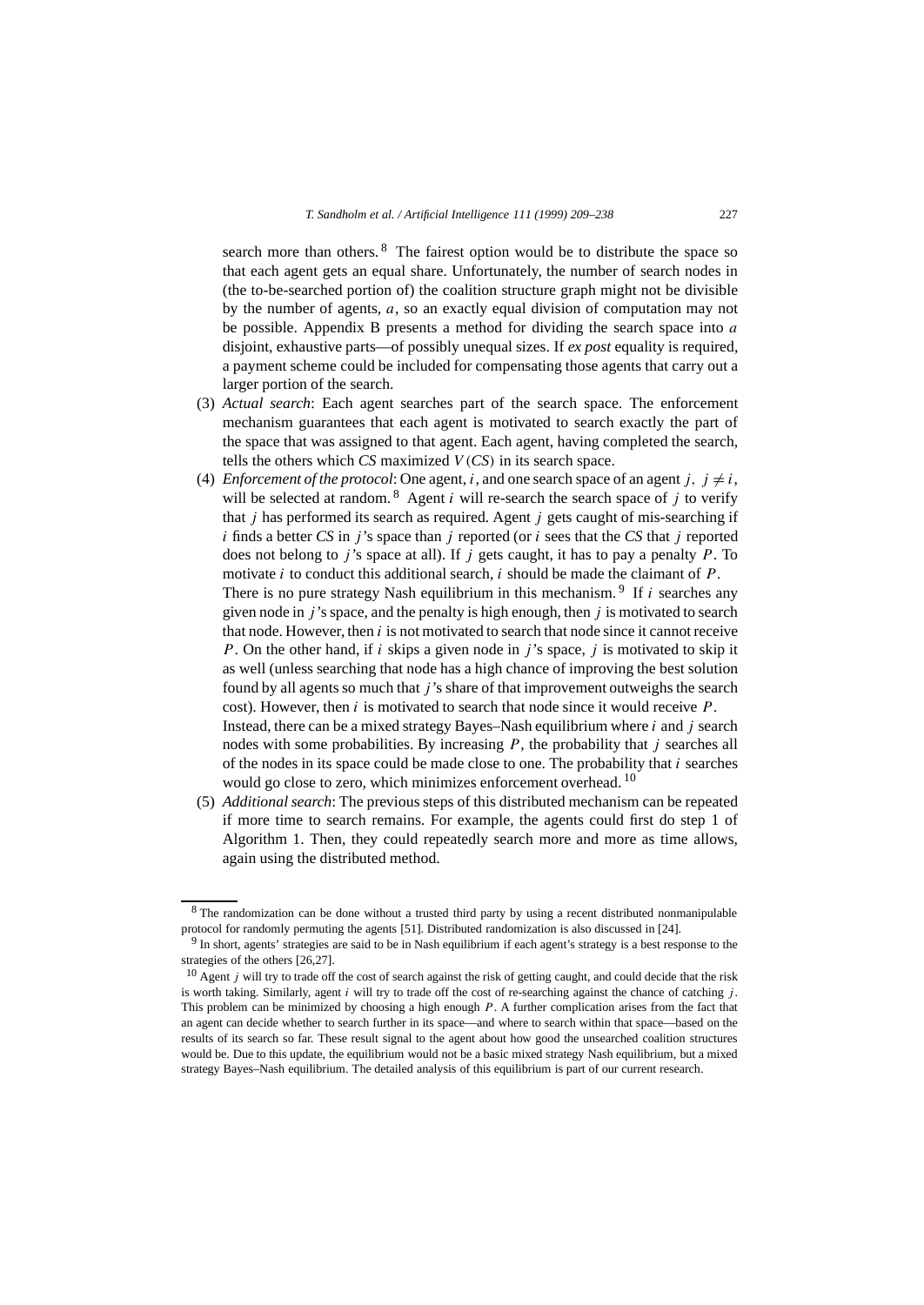(6) *Payoff division*: Many alternative methods for payoff division among agents could be used here. The only concern is that the division of *V (CS)* may affect what *CS* an agent wants to report as a result of its search since different *CS*s may give the agent different payoffs (depending on the payoff division scheme). However, by making  $P$  high enough compared to the  $V(CS)$  values, this consideration can be made negligible compared to the risk of getting caught.

# **9. Related research**

Coalition formation has been widely studied in game theory [1–3,20,26,29,48]. However, most of that work has not taken into account the computational limitations involved. This section reviews some of the research that has been done on the computational aspects. We will discuss payoff division among agents, coalition structure generation, and optimization within each coalition.

# *9.1. Payoff division*

The bulk of the game theoretic coalition formation work focuses on the question of how to divide *V (CS*∗*)* among agents so as to achieve stability of the payoff configuration. Several different notions of stability in characteristic function games have been proposed, see [20] for a review. In most cases, computing a stable payoff configuration is intractable.

*Transfer schemes* represent a dynamic approach to the payoff division activity of coalition formation in CFGs [20,46]. The agents stay within a given coalition structure and iteratively exchange payments in a prespecified manner. Again, there is no guarantee that a self-interested agent would be best off by using the specified local strategy: by using some other strategy, an agent may be able to drive the negotiation to a final solution that is better for the agent. Transfer schemes address the payoff distribution activity but not the optimization activity or coalition structure generation.

For example, a transfer scheme for the *core* solution concept has been developed [49]. <sup>11</sup> This scheme alternates between two operators. In the first, an agent's payoff is incremented by its coalition's excess (value of the coalition minus the sum of the members' current payoffs) divided by the number of agents in the coalition. In the second, every agent's payoff is decremented equally, just enough to keep the total payoff vector feasible. The method can be implemented in a largest-excess-first manner, or in a round-robin manner among agents. Both schemes converge to a payoff vector in the core, if the core is nonempty, i.e., if such a stable payoff vector exists.

Transfer schemes reduce the cognitive demands placed on the agents. For example, in the case of the core, the agents do not need to search for a payoff vector that satisfies the numerous constraints in the definition of the core. Instead they can simply follow the transfer scheme until a payoff division in the core has been reached.

<sup>&</sup>lt;sup>11</sup> A payoff configuration is in the core if no subgroup of agents can achieve higher payoff by moving out of the payoff configuration and forming a coalition of their own [20].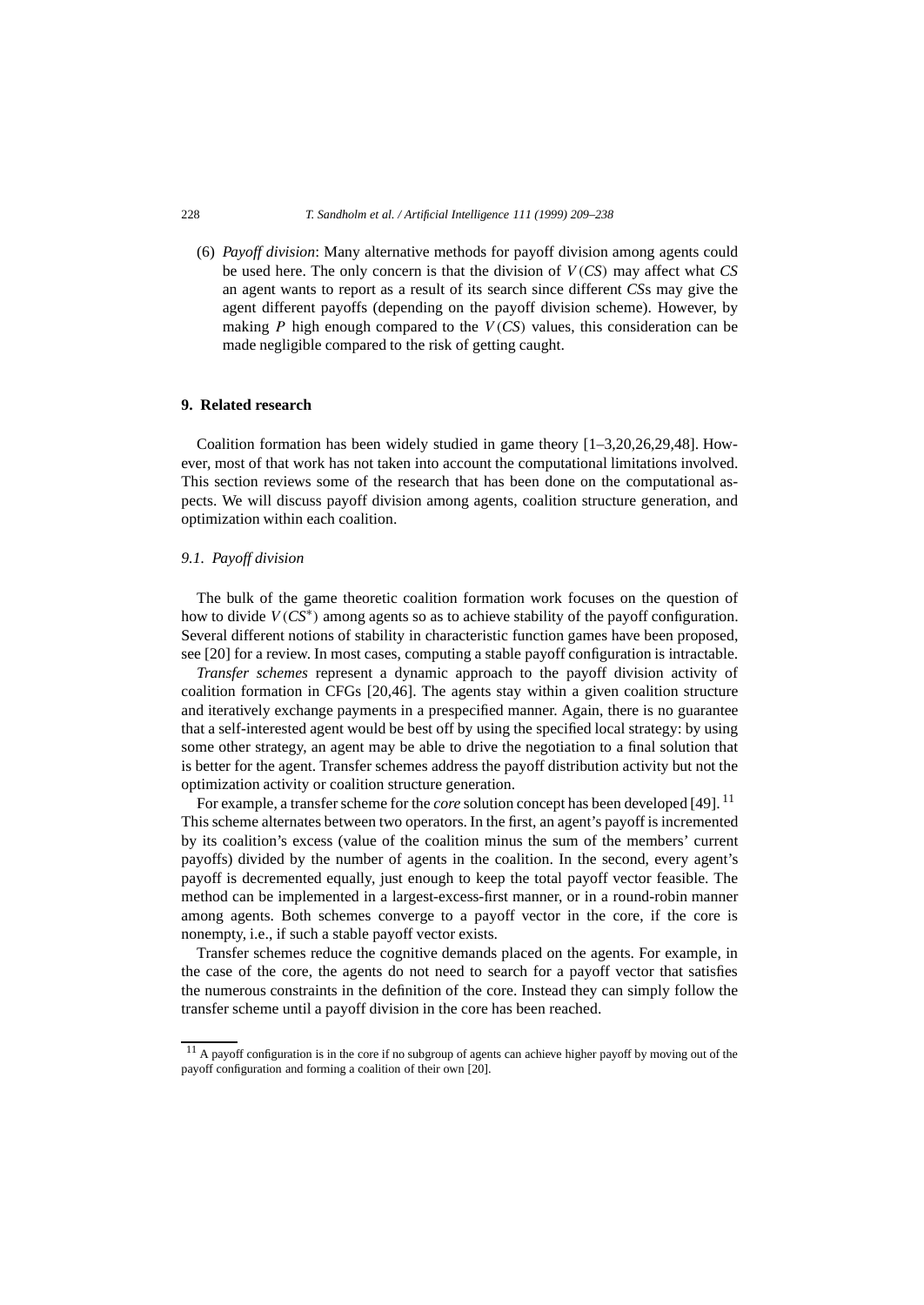Transfer schemes could be used in conjunction with our work. Our approach would be used for coalition structure generation, and a transfer scheme could be used for dividing the resulting value of the coalition structure among agents.

Zlotkin and Rosenschein [51] analyze payoff division in "Subadditive Task Oriented Domains" (STODs), which are a strict subset of CFGs. In their work, the coalition structure generation is trivial since the agents always form the grand coalition. Specifically, one agent handles the tasks of all agents. In STODs this is optimal because STODs never exhibit diseconomies of scale. Their method guarantees each agent an expected value that equals its Shapley value [42]. The Shapley value is a specific payoff division among agents that motivates individual agents to stay in the coalition structure. The group of all agents is also motivated to stay in the coalition structure. Unlike the core, the Shapley value does not in general motivate every subgroup of agents to stay. In a subset of STODs, "Concave Task Oriented Domains", the Shapley value also motivates every subgroup to stay, i.e., that payoff configuration is in the core [51].

A naive method that guarantees each agent an expected payoff equal to the Shapley value has exponential complexity in the number of agents, but Zlotkin and Rosenschein present a novel way of achieving this with linear complexity in the number of agents. Each agent gets paid its marginal contribution to the coalition. Because this depends on the order in which the agents join the coalition, the joining order is randomized. The randomization is carried out in a distributed nonmanipulable way so as to avoid the need for a trusted third party to carry out the randomization.

Zlotkin and Rosenschein's payoff division method could be used in conjunction with the coalition structure generation methods of this paper. The Shapley value is well-defined for every coalition structure, not only the grand coalition. Therefore, our methods could be used to choose the coalition structure, and the agents could get paid their marginal contribution to the coalition structure. Again, the joining order would be randomized. This would give each agent an expected payoff equal to its Shapley value.

Recently Deb et al. [9] investigated games where all effective coalitions must contain at least *q* agents, where *q* is a constant,  $1 \leq q \leq a$ . It is also assumed that there is a finite number of payoff configurations. They determine an upper bound on the size of the space of payoff configurations that guarantees existence of a stable coalition structure. They do not address the problem of coalition structure generation, nor how to restrict the space of payoff configurations. They also do not discuss bounds on solution quality.

#### *9.2. Coalition structure generation*

Shehory and Kraus [43] present an algorithm for coalition structure generation among cooperative—social welfare maximizing, i.e., not self-interested—agents. Among such agents the payoff distribution is a nonissue and is thus not addressed. The distributed algorithm forms disjoint coalitions—which by their definition can only handle one task each—and allocates tasks to the coalitions. Recently Shehory and Kraus have extended this work to overlapping coalitions and coalitions that can jointly handle more than one task [45]. The complexity of the problem is reduced by limiting the number of agents per coalition. The greedy algorithm guarantees that the solution is within a loose ratio bound from the best solution that is possible *given the limit on the number of agents*. However,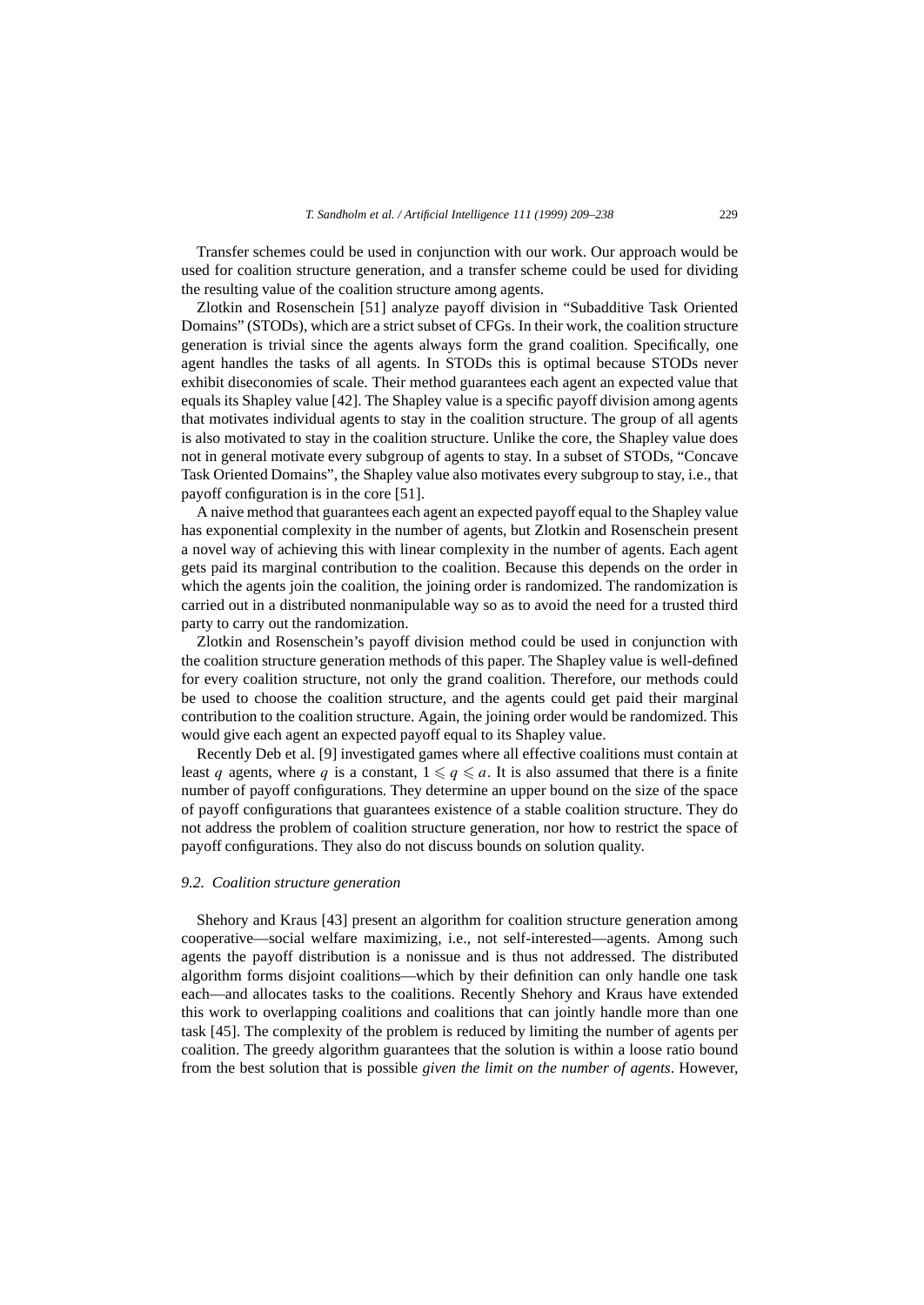this benchmark can, itself, be arbitrarily far from optimum. On the other hand, our work computes the bound based on the actual optimum.

Our result that no algorithm can establish a bound while searching less than  $2^{a-1}$  nodes does not apply to their setting because they are not solving CFGs. First, their  $v<sub>S</sub>$  values have special structure. Second, they have dependencies between  $v<sub>S</sub>$  values. Third, in their work, a given coalition may have several values that correspond to different tasks. While the third difference may cause more complexity than is present in CFGs, the first difference may allow a worst case bound to be established with less search than in general CFGs. In CFGs where the  $v<sub>S</sub>$  values are known to satisfy additional constraints, it may be possible to exploit such structure and establish a worst case bound with less search than in general CFGs.

De Vany [10] uses information theory to measure the complexity of coalition structures. He observes that finding the optimal coalition structure rapidly becomes intractable as the number of agents grows. He therefore concludes that "almost optimal" coalition structures should be sought instead, and proposes this as fruitful future research. Unlike our work, he does not present algorithms for doing this.

# *9.3. Combining coalition structure generation and payoff division*

While payoff division and coalition structure generation are important problems to study in isolation, it would be desirable to extend those studies by focusing on both of these activities simultaneously as well. This is important from the perspective of many practical applications since in many settings these two activities interact. Among self-interested agents, the coalition that an agent wants to join often depends on the agent's payoffs in alternative coalitions.

#### *9.3.1. Nonnormative approaches*

One strand of research in this field is focused on asking the question of what types of outcomes follow if the agents follow particular strategies.

Early work in this field includes Friend's program that simulates a 3-agent coalition formation situation where agents can make offers, acceptances, and rejections to each other regarding coalitions and payoffs [12,20]. In the model, at most one offer regarding each agent can be active at a time. A new offer makes old offers regarding that agent void. Players consider only current proposals: they are assumed to do no lookahead or to have no memory. The negotiations terminate when two agents have reached a dyad and the third one has given up. Specifically, the termination criterion is based on a local threatcounterthreat examination: an agent does not necessarily accept a new better offer if that introduces a risk of being totally excluded in the next step. The model is not normative: there is no guarantee that a self-interested agent would be best off by using the specified local strategy.

Ketchpel [22] presents a coalition formation method which addresses coalition structure generation as well as payoff distribution. These are handled simultaneously. His algorithm uses cubic time in the number of agents, but each individual step may be very complex due to an inefficient pairwise auction protocol. His coalition formation method guarantees neither a bound from optimum nor stability of the coalition structure (which is normally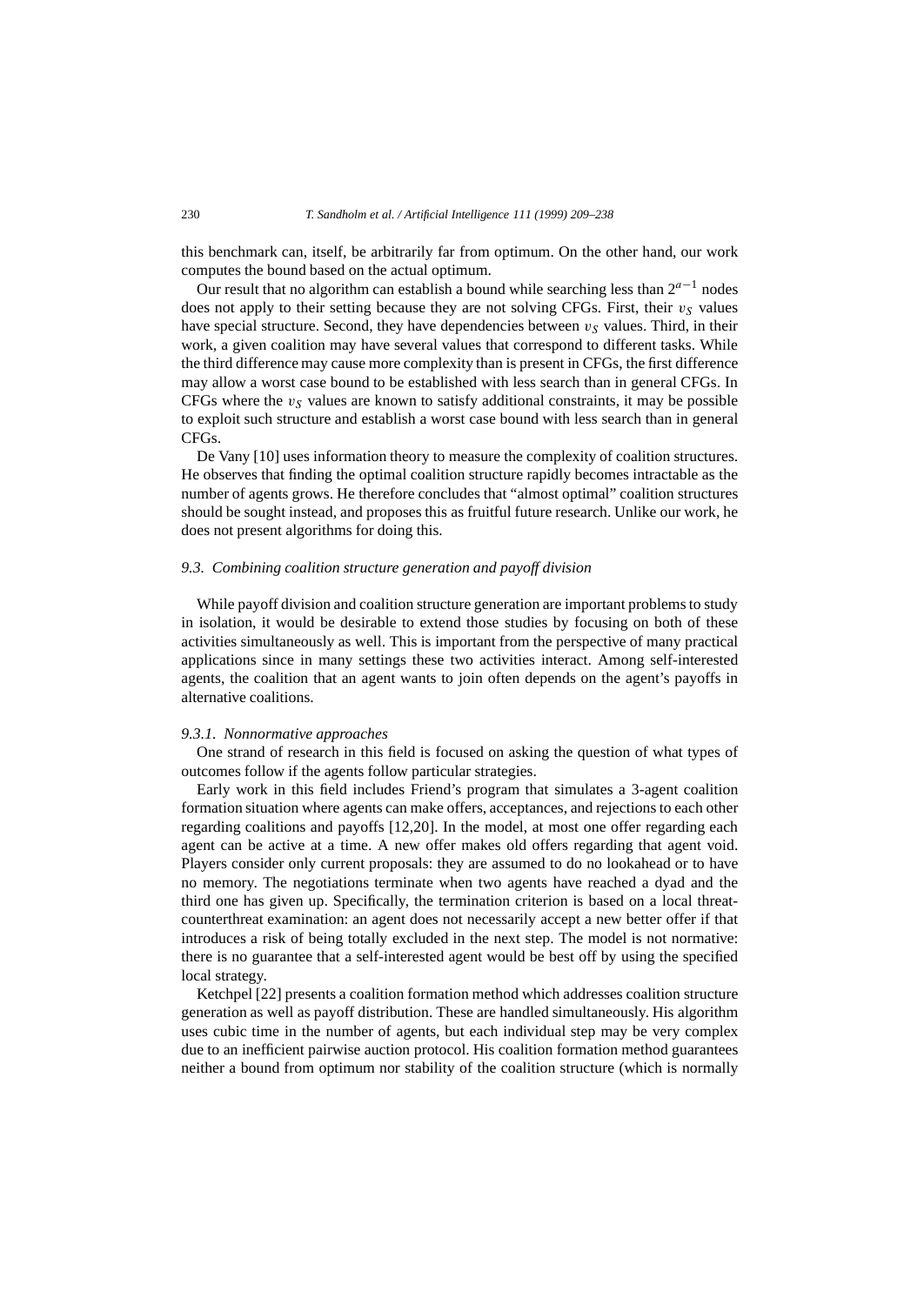achieved via appropriate payoff division). There is no mechanism for motivating selfinterested agents to follow his algorithm.

Ketchpel's method is related to a contracting protocol of Sandholm [33,34,39] (TRACO-NET) where agents construct the global solution by reallocating a small number of tasks among themselves at a time. Payments are made regarding each such contract before new contracts take place. An agent updates its approximate local solution after each task transfer.

Shehory and Kraus [44] analyze coalition formation among self-interested agents with perfect information in CFGs. Their protocol guarantees that if agents follow it (nothing necessarily motivates them to do so), a certain stability criterion, kernel-stability, is met. Their other protocol reduces the complexity somewhat by requiring only a weaker form of stability, polynomial kernel-stability. Their algorithm switches from one coalition structure to another and guarantees improvements at each step: it is an anytime algorithm. However, it does not guarantee a bound from optimum.

#### *9.3.2. Normative approaches*

Another strand of research in this field asks the question of what happens if each agent uses the strategy that is best for itself. In other words, agents are assumed to act rationally instead of using some particular ad hoc strategies. The fact that ad hoc strategies are not acceptable introduces the analytical burden of showing what the best strategy for each agent is. This may depend on the strategies of other agents. Such settings can be analyzed using solution concepts from noncooperative game theory. This area of study is called coalitional bargaining. It addresses both coalition structure generation and payoff division. Coalitional bargaining can be seen as a generalization of the Rubinstein alternating offers bargaining model [32]. A typical model has agents in a characteristic function setting sequentially making proposals to the group. A proposal consists of a possible coalition to be formed and a payoff vector determining how the value of the coalition would be divided among the members. Unanimous agreement among the members of the proposed coalition leads to that coalition being formed, otherwise no coalition is formed and another proposal is made. Time discounting is usually included in the model.

Chatterjee et al. [6] discuss efficiency properties of stationary equilibria of strictly superadditive games. Responses to a proposal are always done in the order defined in the protocol and the first agent to reject a proposal becomes the next agent allowed to make a proposal. They show that inefficiencies can arise in the form of delay and nonformation of the grand coalition. The protocol, or ordering of agents, significantly affects the efficiency of the outcome, and grants different agents differing amounts of power.

Okada [28] studies a similar setting, but is interested in how efficiency of agreement is affected by the bargaining procedure, in particular by the rule governing the selection of proposers. Unlike the work of Chatterjee et al., the proposer is chosen randomly with equal probability from among the group of remaining agents. It is shown that no delay of agreement occurs in equilibrium for superadditive games and if players are patient enough, the grand coalition is formed with an equal payoff allocation if and only if it has the largest value per capita among all coalitions.

Evans [11] investigates a situation where there is no time discounting and where the protocol does not specify which agent will make a proposal. Instead, at each round of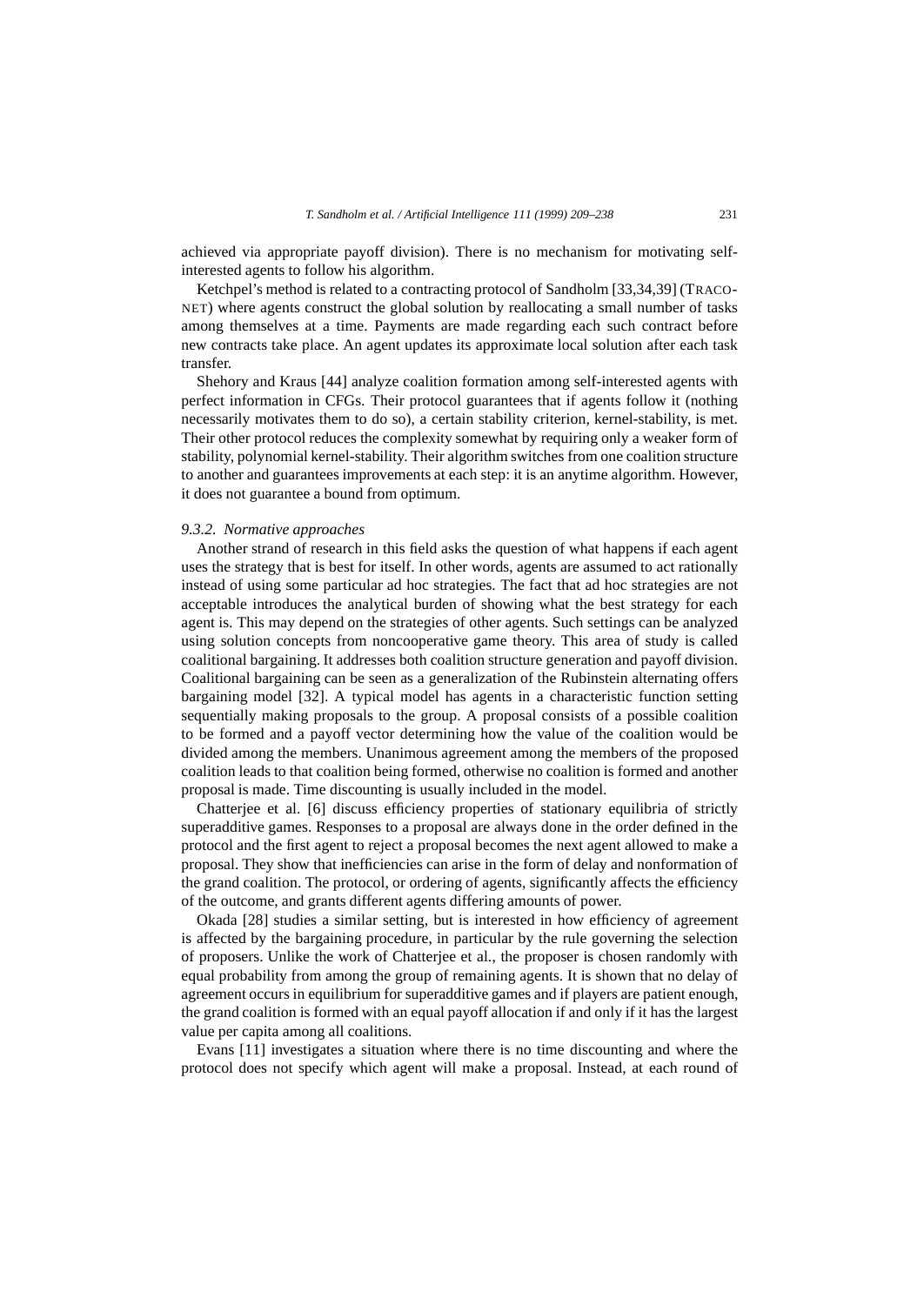bargaining, agents compete for the right to make a proposal by investing resources. The agent that invests the most in a round is awarded the ability to make the proposal for that round. A player's final payoff is the resources awarded to it in the final agreement minus the amount spent in the proposal competition. In this game, pure stationary subgame perfect equilibrium payoffs coincide with the core, if the core exists. When a time discount is included, no stationary pure strategy equilibria exist.

Put together, on the positive side, coalitional bargaining does not make ad hoc assumptions about the agents' behavior. On the negative side, the computational complexity has usually not been addressed.

#### *9.4. Optimization within each coalition*

Sandholm and Lesser [38,41] study coalition formation with a focus on the optimization activity: how do computational limitations affect which coalition structure should form, and whether that structure is stable? That work used a normative model of bounded rationality based on the agents' algorithms' performance profiles and the unit cost of computation. All coalition structures were enumerated because the number of agents was relatively small, but it was not assumed that they could be evaluated exactly because the optimization problems could not be solved exactly due to intractability. The methods of this paper can be combined with their work if the performance profiles are deterministic. In such cases, the  $v<sub>S</sub>$  values represent the value of each coalition, given that the coalition would strike the optimal tradeoff between quality of the optimization solution and the cost of that computation. Our algorithm can be used to search for a coalition structure, and only afterwards would the coalitions in the chosen coalition structure actually attack their optimization problems. If the performance profiles include uncertainty, this separation of coalition structure generation and optimization does not work, e.g., because an agent may want to redecide its membership if its original coalition receives a worse optimization solution than expected.

# *9.5. Combining coalition structure generation, optimization within each coalition, and payoff division*

As discussed above, prior work on computational coalition formation has reduced the complexity of coalition structure generation (in the number of agents), payoff division (in the number of agents), or the optimization activity (in the size of the coalitions' optimization problems). However, to our knowledge, no work up to date has reduced the complexity of these three activities simultaneously. We postulate this as a desirable direction for future research. Above we also presented steps toward this direction by discussing ways of combining our coalition structure generation methods with existing methods for reducing the complexity of payoff division or optimization.

# **10. Conclusions and future research**

Coalition formation is a key topic in multiagent systems. One may prefer a coalition structure that maximizes the sum of the values of the coalitions. However, often the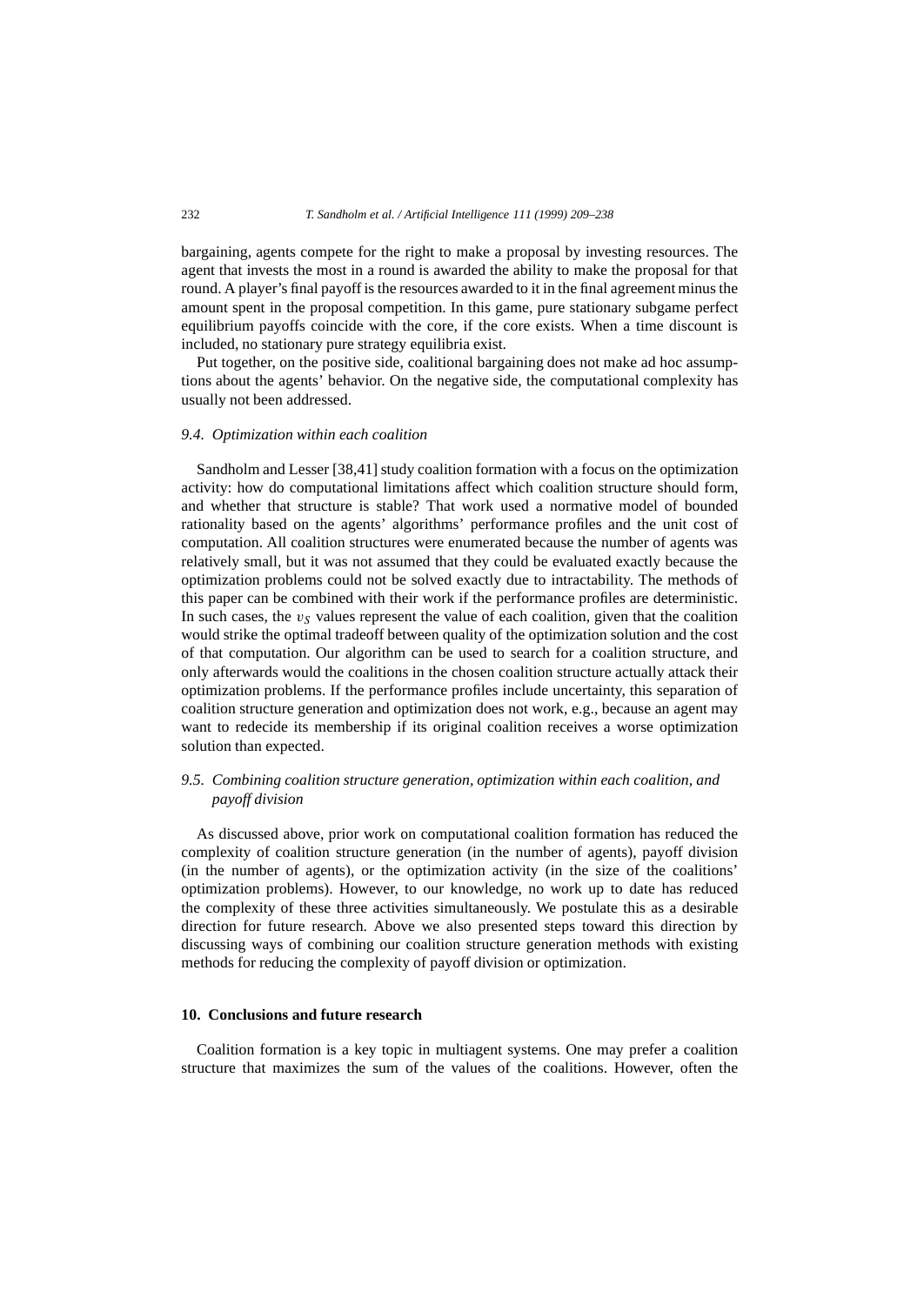number of coalition structures is too large to allow exhaustive search for the optimal one. Furthermore, the problem is NP-complete, so unless  $P = NP$ , no algorithm can find the optimal coalition structure in time that is polynomial in the size of the input (which itself is exponential because it includes the values of all coalitions). This paper focused on establishing a worst case bound on the quality of the coalition structure while only searching a small fraction of the coalition structures.

We showed that none of the prior coalition structure generation algorithms for general characteristic function games can establish any bound because they search fewer nodes than a threshold that we showed necessary for establishing a bound (in special cases where the coalition values have additional structure, it may be possible to establish a bound with less search). We presented an algorithm that establishes a tight bound within this minimal amount of search, and showed that any other algorithm would have to search strictly more. The fraction of nodes needed to be searched approaches zero as the number of agents grows.

If additional time remains, our anytime algorithm searches further, and establishes a progressively lower tight bound. Surprisingly, just searching one more node drops the bound in half. As desired, our algorithm lowers the bound rapidly early on, and exhibits diminishing returns to computation. It also drastically outperforms its obvious contenders: the merging algorithm and the splitting algorithm. Finally, we showed how to distribute the desired search across self-interested manipulative agents.

Our results can also be used as prescriptions for designing negotiation protocols for coalition structure generation. To optimize worst case performance, the agents should not start with everyone operating separately—as one might do intuitively. Instead, they should start from the grand coalition, and consider different ways of splitting off exactly one coalition. After that, they should try everyone operating separately, and can continue from there by considering mergers of two coalitions at a time.

Future research includes studying design-to-time algorithms and on-line search control policies for coalition structure generation. We are also analyzing the interplay of dynamic coalition formation and belief revision among bounded-rational agents [47]. When coalition values have uncertainty, agents may want to redecide their coalitions. The design of applicable backtracking methods for self-interested agents is nontrivial. In the future we plan to extend Sandholm and Lesser's nonmanipulable leveled commitment contracts [34,40] to coalition formation deals as one possible way of implementing backtracking in this setting. The long term goal is to construct normative methods that reduce the complexity of all three activities of coalition formation simultaneously: coalition structure generation, optimization within each coalition, and payoff division.

# **Acknowledgement**

This material is based upon work supported by the National Science Foundation under CAREER Award IRI-9703122, Grant IRI-9610122, and Grant IIS-9800994.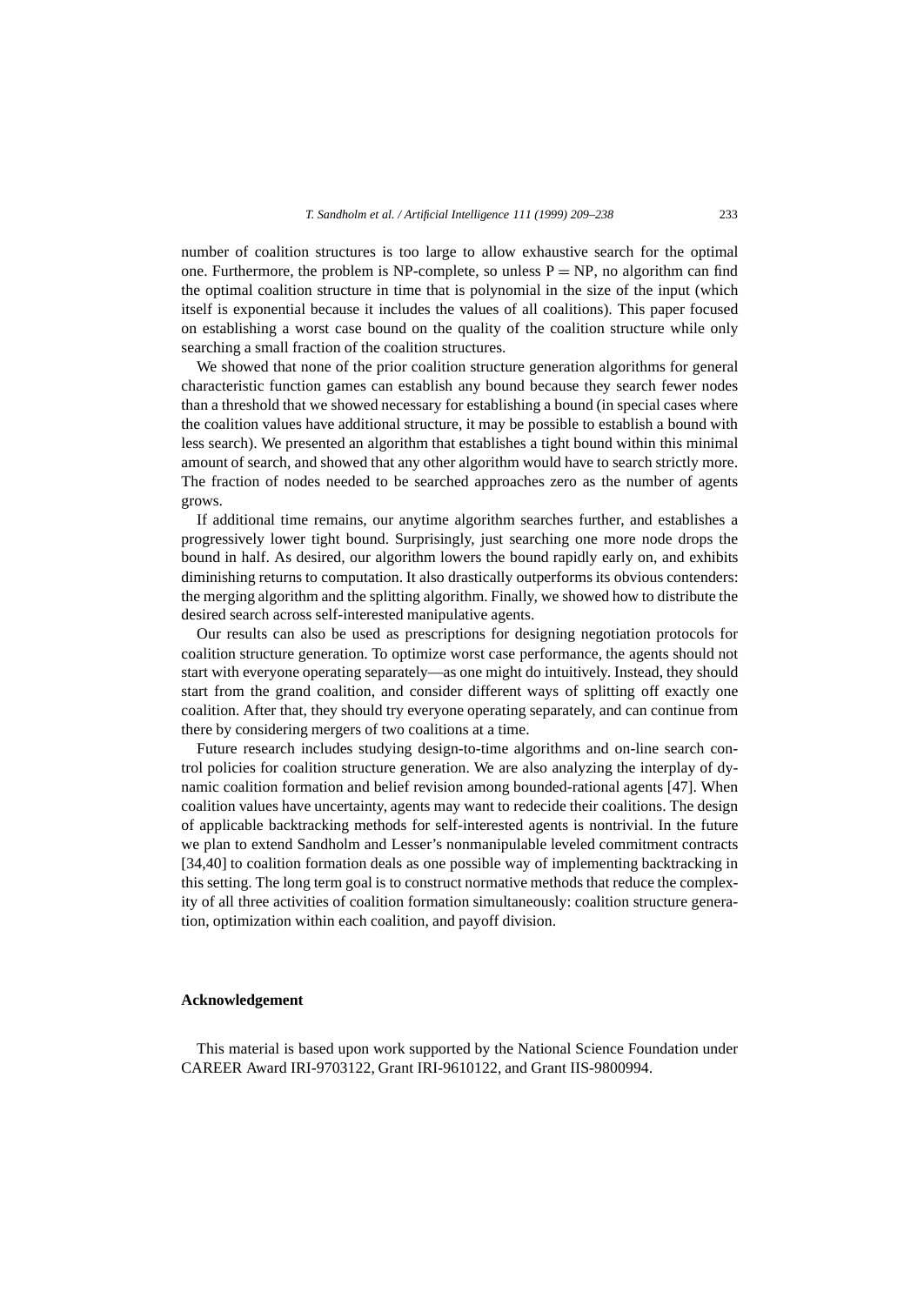# **Appendix A. Number of coalition structures**

**Proof of Proposition 1.** We first prove that the number of coalition structures is  $O(a^a)$ . Let there be *a* agents. Let there be a set of *locations* where coalitions can form, at most one coalition per location. Let the number of locations be *a*. This allows for any coalition structure to form since a coalition structure can have at most *a* coalitions. Now, say that the agents get placed in locations one agent at a time. Each agent could be placed in *a* different locations, and there are *a* agents to place. Therefore, the number of possible overall assignments is  $a^a$ . Thus, the number of coalition structures is  $O(a^a)$ . <sup>12</sup>

What remains to be proven is that the number of coalition structures is  $\omega(a^{a/2})$ . We use the following lemma in the proof.

**Lemma A.1.** *Let a and b be positive integers. Then*  $\lceil a/b \rceil! \leq (a/b)^{a/b}$  *for*  $a/b \geq 2$ *.* 

**Proof.**

$$
\frac{\lceil a/b \rceil!}{(a/b)^{a/b}} \leq \frac{a/b + 1}{a/b} \cdot \frac{a/b}{a/b} \cdot \frac{a/b - 1}{a/b} \cdots \frac{2}{a/b} \leq \frac{a/b + 1}{a/b} \cdot \frac{a/b - 1}{a/b}
$$

$$
= \left(1 + \frac{b}{a}\right) \left(1 - \frac{b}{a}\right)
$$

$$
= 1 - \left(\frac{b}{a}\right)^2
$$

$$
\leq 1.
$$

Therefore  $\lceil a/b \rceil! \leqslant (a/b)^{a/b}$ .  $\Box$ 

One way to count the number of coalition structures is to use *Bell numbers*. The Bell number  $B_a$  is equal to the number of ways a set of  $a$  elements can be partitioned into nonempty subsets. That is,  $B_a$  is equal to the number of coalition structures that can be generated with *a* agents. There are several ways of calculating Bell numbers, including Dobinski's formula [7]:

$$
B_a = \frac{1}{e} \sum_{i=0}^{\infty} \frac{i^a}{i!}.
$$

To show that the number of coalition structures is  $\omega(a^{a/2})$  it suffices [8] to show that

$$
\lim_{a \to \infty} \frac{B_a}{a^{a/2}} = \infty.
$$

Since each term in the series of Dobinski's formula is positive, it suffices to take one term,  $\frac{i^a}{i!}$  and show that

$$
\lim_{a \to \infty} \frac{\frac{i^a}{i!}}{a^{a/2}} = \infty.
$$

 $12$  Note that  $a^a$  overestimates the number of coalition structures. Some coalition structures are counted multiple times because for any given coalition in the structure, the structure is counted once for each location where the coalition can form (although it should be counted only once).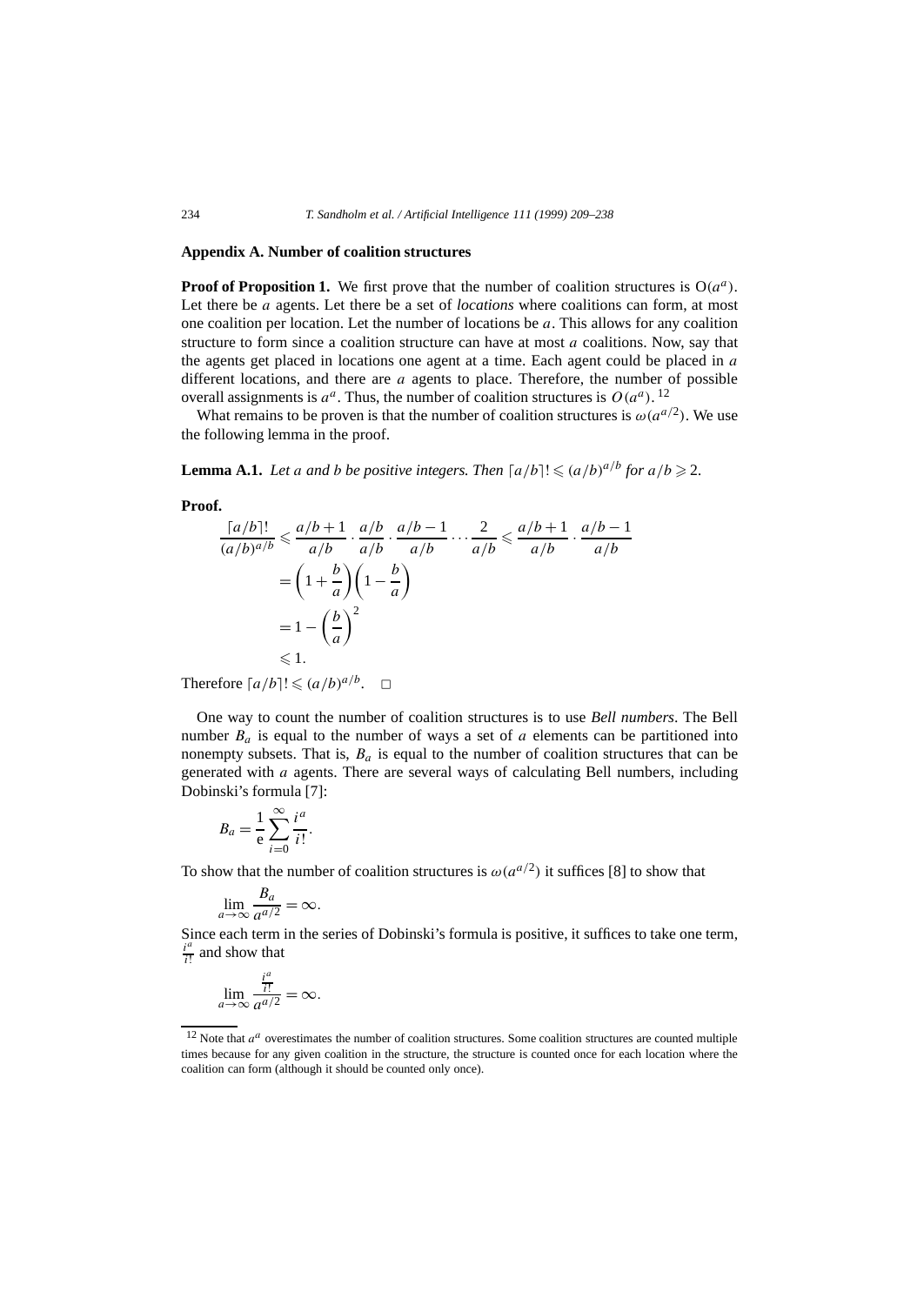Set  $i = \lceil a/b \rceil$  for some constant *b*, where  $b > 2$ . Then the expression we are interested in is

$$
\frac{([a/b])^a}{([a/b])!a^{a/2}} \ge \frac{(a/b)^a}{([a/b])!a^{a/2}} \ge \frac{(a/b)^a}{a/b^{a/b}a^{a/2}} = \frac{a^{a(b-2)/(2b)}}{b^{a(b-1)/b}}.
$$

We now calculate

$$
\lim_{a\to\infty}\frac{a^{a(b-2)/2b}}{b^{a(b-1)/b}}.
$$

Since the natural logarithm and exponential functions are continuous, we can calculate the limit as follows. Set

$$
\phi(a) = \ln \frac{a^{a(b-2)/(2b)}}{b^{a(b-1)/b}}
$$
  
=  $\frac{a(b-2)}{2b} \ln a - \frac{a(b-1)}{b} \ln b$   
=  $\frac{a}{b} \left[ \frac{b-2}{2} \ln a - (b-1) \ln b \right].$ 

Then

$$
\lim_{a \to \infty} \frac{a^{a(b-2)/(2b)}}{b^{a(b-1)/b}} = \lim_{a \to \infty} e^{\phi(a)}
$$
  
= 
$$
\lim_{a \to \infty} e^{a/b} e^{((b-2)/2) \ln a - (b-1) \ln b}
$$
  
= 
$$
\lim_{a \to \infty} e^{a/b} \lim_{a \to \infty} e^{((b-2)/2) \ln a - (b-1) \ln b}
$$
  
= 
$$
\infty \cdot \infty
$$
  
= 
$$
\infty.
$$

Thus, we have shown that  $B_a \in \omega(a^{a/2})$ .  $\Box$ 

# **Appendix B. Dividing the search space among agents**

In Section 8 we presented a nonmanipulable method for distributing the search among agents. To allow the agents to perform the distributed search, it is necessary to partition any given search space  $M' \subseteq M$  among them. This appendix presents a method for choosing which agent searches which portion of the space. It would be desirable to partition the space so that the agents' portions are exhaustive (i.e., they cover  $M'$ , the part of the overall space that the agents have decided to cover), disjoint (i.e., there is no redundant search), and of the same size (each agent searches equally many coalition structures <sup>13</sup> ). Unfortunately, it may not be possible to divide the space equally because, for example,  $|M'|$  might not be divisible by *a*.

<sup>&</sup>lt;sup>13</sup> This is desirable if each coalition structure requires the same amount of computation.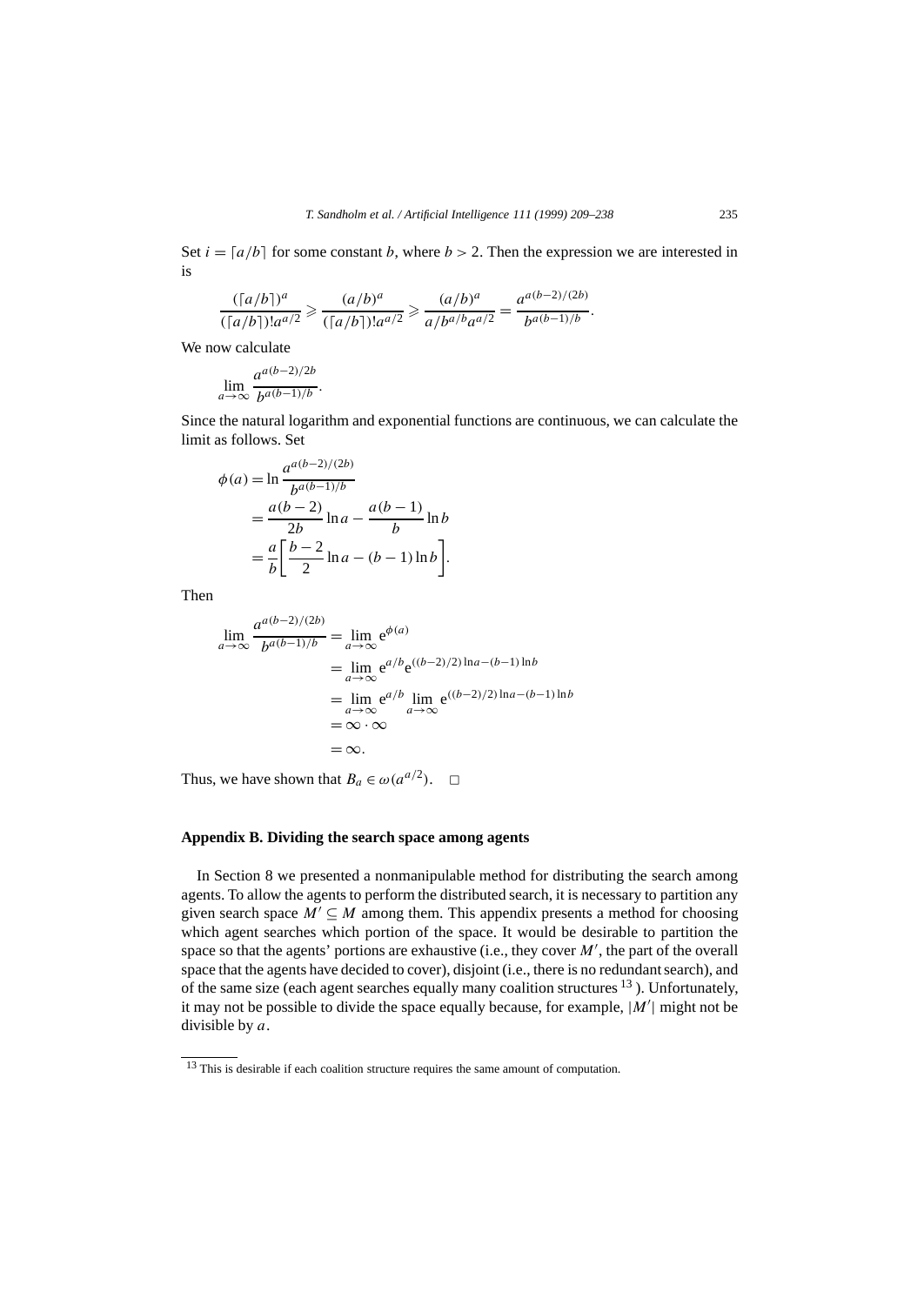It would also be desirable to define the coalition structures that an agent needs to search without actually enumerating those coalition structures. This is because enumeration can be almost as costly as the search itself.

This appendix presents a nonenumerative method for dividing the space exhaustively and disjointly, albeit unequally in general. Giving the entire search to one agent would achieve this trivially. On the other hand, our method distributes the search more evenly,  $14$ and assigns each agent the same *expected* amount of search. The method works as follows:

- (1) The agents draw a random permutation of the numbers 1 *...a* (again, the randomizations can be done via a trusted third party, or using a nonmanipulable distributed method [49]). This permutation sets a size ordering criterion for coalitions in coalition structures. For example, if  $a = 5$  and the permutation  $P_1 = 32154$  is drawn, then coalitions of size 3 will appear first in coalition structures, coalitions of size 2 will appear second, etc.
- (2) For each coalition size the agents draw a random permutation. According to this permutation the agents within the coalition are ordered. For example, if  $P_2 = 25341$ is drawn for coalition size three, then the coalition of agents 1, 3, and 5 will be ordered 531.

These orderings give implicit names to the coalitions. These names can be used to break ties regarding step (1): coalitions of the same size can be ordered, for example, in lexicographically increasing order within a coalition structure. However, this method gives significantly more search to agents with small indices. Therefore we suggest that the lexicographic comparison is done on the reversed name of the coalition. For example, for the coalition 531, the key to compare would be 135. This still imposes some more search on agents with small indices, but only if the lexicographic comparison has to use each digit of the name. Furthermore, this slight *ex post* unfairness does not affect *ex ante* equality because in the main algorithm (Section 8), the search portions get randomly assigned to agents anyway. In other words, the agents get randomly assigned indices.

(3) Each agent is responsible for searching coalition structures where it is the first agent of the first coalition. For example, assume that  $P_1$  and  $P_2$  were drawn as above. Now, coalition structure {541*,* 23} should be searched by agent 5.

The complexity of this assignment scheme is very low compared to the complexity of the actual coalition structure generation search. Each distributed random permutation takes only  $O(a^2)$  operations, and our scheme uses *a* such permutations (one in step (1), and one for each coalition size in step (2) (except that coalitions of size one do not need a permutation)).

## **References**

[1] R. Aumann, Acceptable points in general cooperative *n*-person games, in: Contributions to the Theory of Games, Vol. IV, Princeton University Press, 1959.

<sup>&</sup>lt;sup>14</sup> It is possible to decrease the size differences of the portions further by attaching nonuniform probabilities to the outcomes in the randomizations.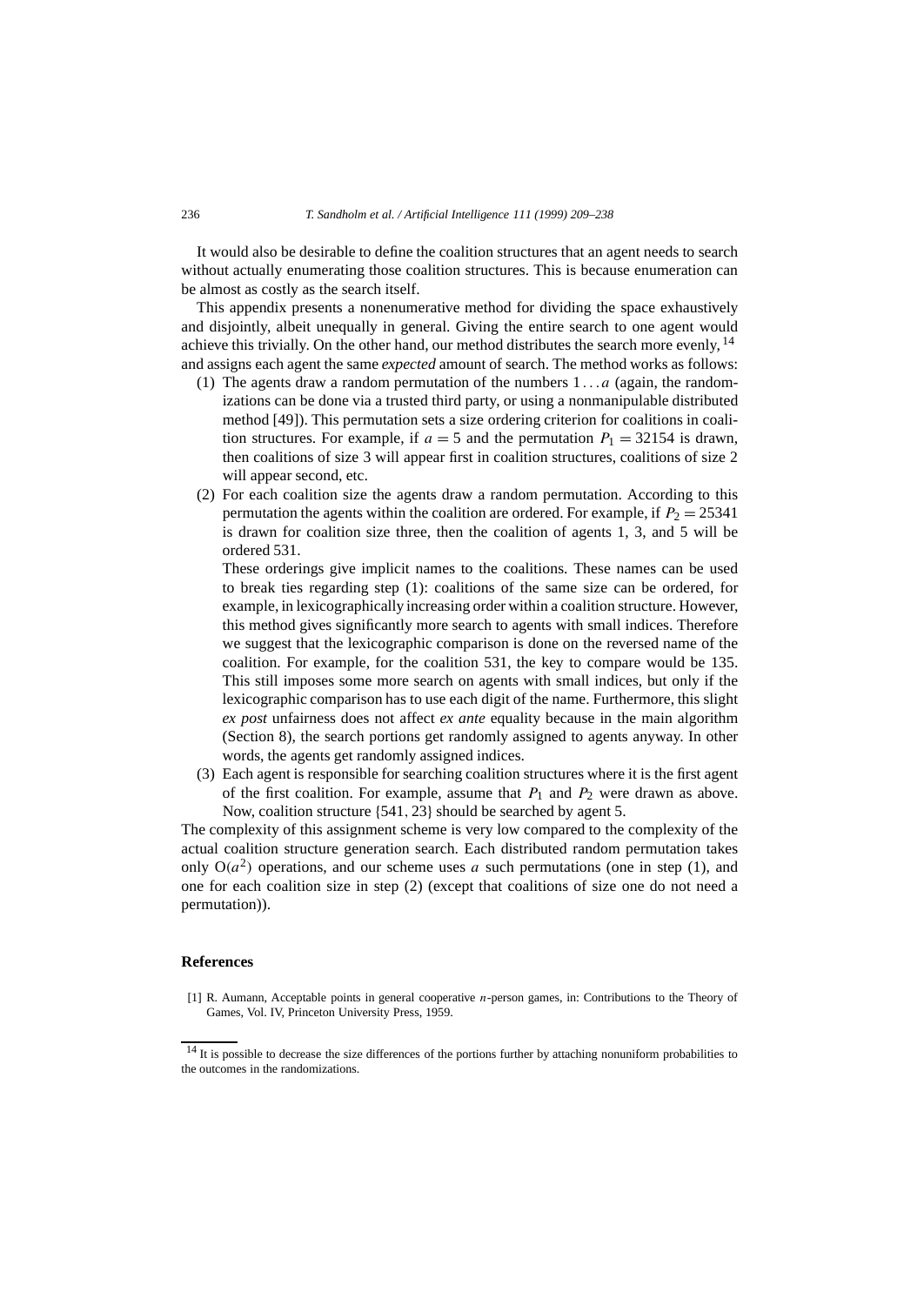- [2] B.D. Bernheim, B. Peleg, M.D. Whinston, Coalition-proof Nash equilibria: I concepts, J. Econom. Theory 42 (1) (1987) 1–12.
- [3] B.D. Bernheim, M.D. Whinston, Coalition-proof Nash equilibria: II applications, J. Econom. Theory 42 (1) (1987) 13–29.
- [4] M. Boddy, T. Dean, Deliberation scheduling for problem solving in time-constrained environments, Artificial Intelligence 67 (1994) 245–285.
- [5] B. Chandra, M.M. Halldórsson, Greedy local search and weighted set packing approximation, in: Proc. 10th Annual SIAM-ACM Symposium on Discrete Algorithms (SODA), 1999.
- [6] K. Chatterjee, B. Dutta, D. Ray, K. Sengupta, A noncooperative theory of coalitional bargaining, Rev. Econom. Studies 60 (1993) 463–477.
- [7] L. Comtet, Advanced Combinatorics, D. Reidel, Dordrecht, 1974.
- [8] T.H. Cormen, C.E. Leiserson, R.L. Rivest, Introduction to Algorithms, MIT Press, Cambridge, MA, 1990.
- [9] R. Deb, S. Weber, E. Winter, The Nakamura theorem for coalition structures of quota games, Internat. J. Game Theory 25 (2) (1996) 189–198.
- [10] A. DeVany, Information, bounded rationality, and the complexity of economic organization, Taiwan J. Political Economy 1 (1996).
- [11] R. Evans, Coalitional bargaining with competition to make offers, Games Econom. Behavior 19 (1997) 211–220.
- [12] K.E. Friend, An information processing approach to small group interaction in a coalition formation game, Ph.D. Thesis, Carnegie-Mellon University, Pittsburgh, PA, 1973.
- [13] A. Garvey, V. Lesser, Design-to-time real-time scheduling, IEEE Trans. Systems Man Cybernet. 23 (6) (1993) 1491–1502.
- [14] M.M. Halldórsson, Approximations of independent sets in graphs, in: K. Jansen, J. Rolim (Eds.), First International Workshop on Approximation Algorithms for Combinatorial Optimization Problems (APPROX), Aalborg, Denmark, Lecture Notes in Computer Science, Vol. 1444, Springer, Berlin, 1998, pp. 1–14
- [15] M.M. Halldórsson, H.C. Lau, Low-degree graph partitioning via local search with applications to constraint satisfaction, max cut, and 3-coloring, J. Graph Alg. Appl. 1 (3) (1997) 1–13.
- [16] J. Håstad, Clique is hard to approximate within *n*1−*<sup>ε</sup>* , Acta Mathematica, to appear. Draft: Royal Institute of Technology, Sweden, 8/11/98. Early version in: Proc. 37th IEEE Symposium on Foundations of Computer Science, 1996, pp. 627–636.
- [17] D.S. Hochbaum, Efficient bounds for the stable set, vertex cover, and set packing problems, Discrete Appl. Math. 6 (1983) 243–254.
- [18] D.S. Hochbaum, Approximation Algorithms for NP-hard Problems, PWS Publishing Company, 1997.
- [19] E. Horvitz, Reasoning about beliefs and actions under computational resource constraints, in: Proceedings Third Workshop on Uncertainty in Artificial Intelligence, Seattle, WA, 1987, pp. 429–444; also in: L. Kanal, T. Levitt, J. Lemmer (Eds.), Uncertainty in Artificial Intelligence 3, Elsevier, Amsterdam, 1989, pp. 301– 324.
- [20] J.P. Kahan, A. Rapoport, Theories of Coalition Formation, Lawrence Erlbaum Associates Publishers, Hillsdale, NJ, 1984.
- [21] R.M. Karp, Reducibility among combinatorial problems, in: R.E. Miller, J.W. Thatcher (Eds.), Complexity of Computer Computations, Plenum Press, New York, 1972, pp. 85–103.
- [22] S. Ketchpel, Forming coalitions in the face of uncertain rewards, in: Proc. AAAI-94, Seattle, WA, 1994, pp. 414–419.
- [23] K.S. Larson, T.W. Sandholm, Anytime coalition structure generation: An average case study, in: Proc. Third International Conference on Autonomous Agents (AGENTS), Seattle, WA, 1999.
- [24] N. Linial, Games computers play: Game-theoretic aspects of computing, Technical Report 92-5, Leibniz Center for Computer Science, Hebrew University, Jerusalem, 1992.
- [25] M.G. Lundgren, K. Jörnsten, P. Värbrand, On the nucleolus of the basic vehicle routing game, Technical Report 1992-26, Linköping University, Department of Mathematics, Sweden, 1992.
- [26] A. Mas-Colell, M. Whinston, J.R. Green, Microeconomic Theory, Oxford University Press, Oxford, 1995.
- [27] J. Nash, Equilibrium points in *n*-person games, Proc. National Academy of Sciences 36 (1950) 48–49.
- [28] A. Okada, A noncooperative coalitional bargaining game with random proposers, Games Econom. Behav. 16 (1996) 97–108.